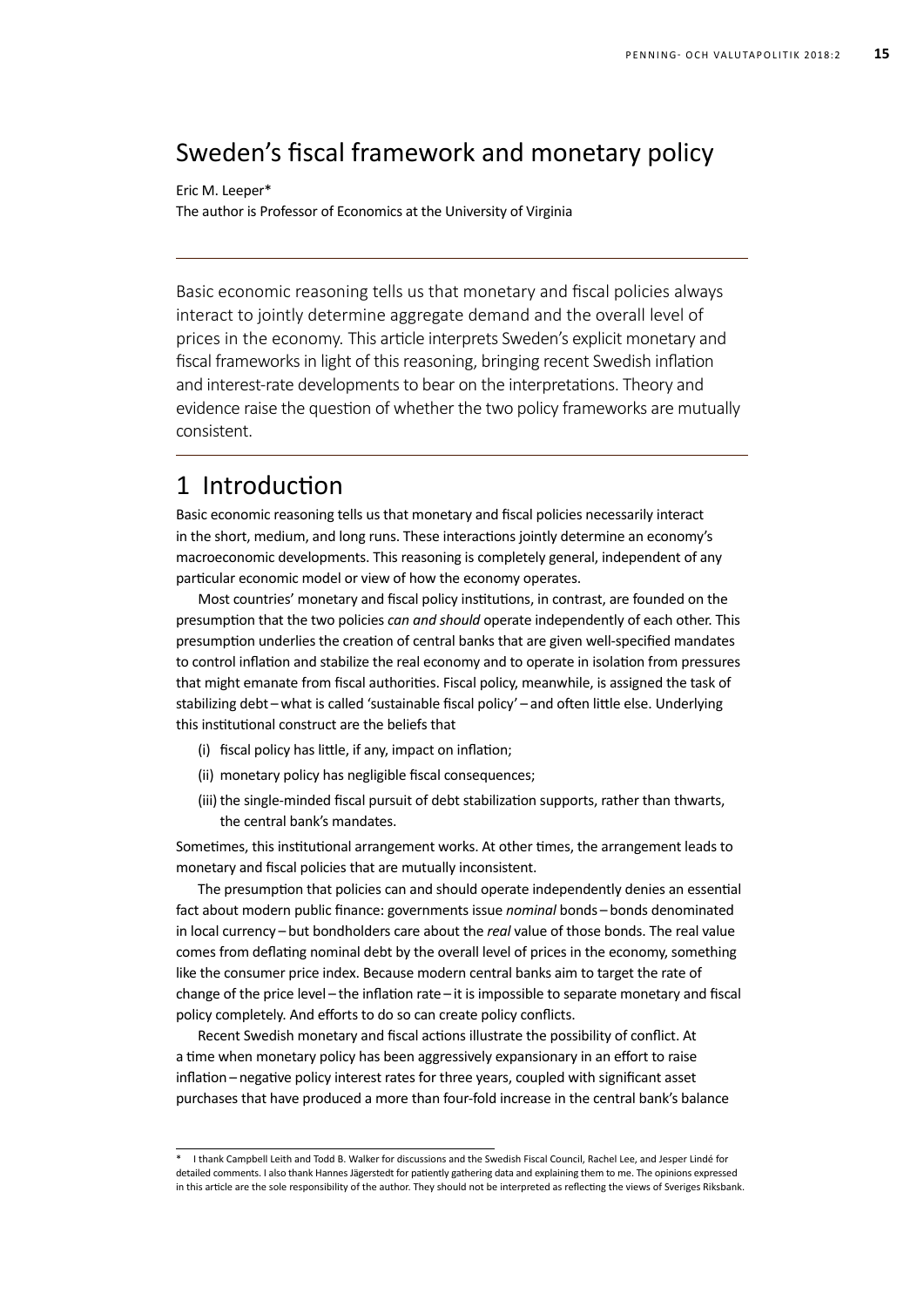sheet from 2007 to 2017<sup>1</sup> – fiscal policy has become more contractionary, with net lending moving from *−*1.6 percent of GDP in 2014 to 1.2 percent in the first two quarters of 2017. Fiscal policy has been deflationary when monetary policy has been inflationary.

Sweden is a fascinating case to study how monetary and fiscal policies interact to influence the aggregate economy. The country stands out for being explicit about the objectives and targets of its macroeconomic policies. Sveriges Riksbank, Sweden's central bank, flexibly targets inflation at two percent, while the government currently pursues a medium-term net-lending target of 1 percent of GDP. Explicitness makes Swedish policy behavior amenable to assessment, which is one goal of this article. I raise the possibility that the policy rule that Swedish fiscal authorities follow, particularly in recent years, may be at odds with the Riksbank's primary goal of targeting inflation.

#### 1.1 Targets vs. rules

Explicit policy targets are not sufficient to ensure effective policy performance. Central banks with explicit inflation targets communicate much more than their target to the public. There are infinitely many ways that the Riksbank could try to achieve its two percent target. Each way – or 'policy rule' – affects private-sector expectations differently. Each rule and its associated expectations has unique impacts on the public's economic decisions. To reduce the likelihood of mistaken public expectations, the Riksbank communicates the particular rule that it tries to follow.

Communicating the rule is challenging. To achieve its inflation target, the Riksbank analyses a vast array of data – domestic and foreign inflation and real economic developments and forecasts, current and prospective values of the krona, public and financial market expectations of inflation, and even political events at home and abroad.<sup>2</sup> By describing how these facts and conjectures influence its choice of the path for the repo rate, the Riksbank is explaining its policy rule: how the central bank reacts to various kinds of news that affect Swedish inflation and real activity. Of course, the Riksbank, and no central bank, follows a simple algebraic rule that can be precisely and succinctly communicated. But it does respond systematically to economic conditions and that systematic behavior guides the public's formation of expectations about future monetary policy actions.

The Swedish government's net-lending target, while commendable from the viewpoint of fiscal sustainability, does nothing to communicate the fiscal behavior that tries to achieve the target. Different governments are free to choose exactly how and when to hit the target; the same government can choose different methods for achieving the target at different points in time. This is a potentially serious shortcoming of Sweden's fiscal framework, a shortcoming shared by governments the world over. Governments can perhaps be forgiven for confounding rules and targets. Even the International Monetary Fund uses the term 'rule' to describe fiscal targets and restraints, rather than to characterize how the fiscal authority behaves.<sup>3</sup>

Because this article focuses on how interactions among fiscal, monetary, and public *behavior* determine the economy-wide price level, to avoid confusion I will delineate between targets and rules. Targets refer to inflation at two percent and net lending at one percent, while rules describe the policy behavior that achieves those targets. A rule characterizes how the choice of a policy instrument – the repo rate, tax rates, expenditure components – depends on prevailing economic conditions. I argue that the policy rules are all-important for determining the price level and, by extension, the performance of the macro economy.

2 See Sveriges Riksbank (2018, chapter 1) for examples.

<sup>1</sup> Total assets more than tripled between the third quarter of 2008 and the first quarter of 2009 and remained elevated until

the second half of 2010. Assets have nearly doubled over the negative policy rate period beginning in 2015.

<sup>3</sup> Schaechter et al. (2012).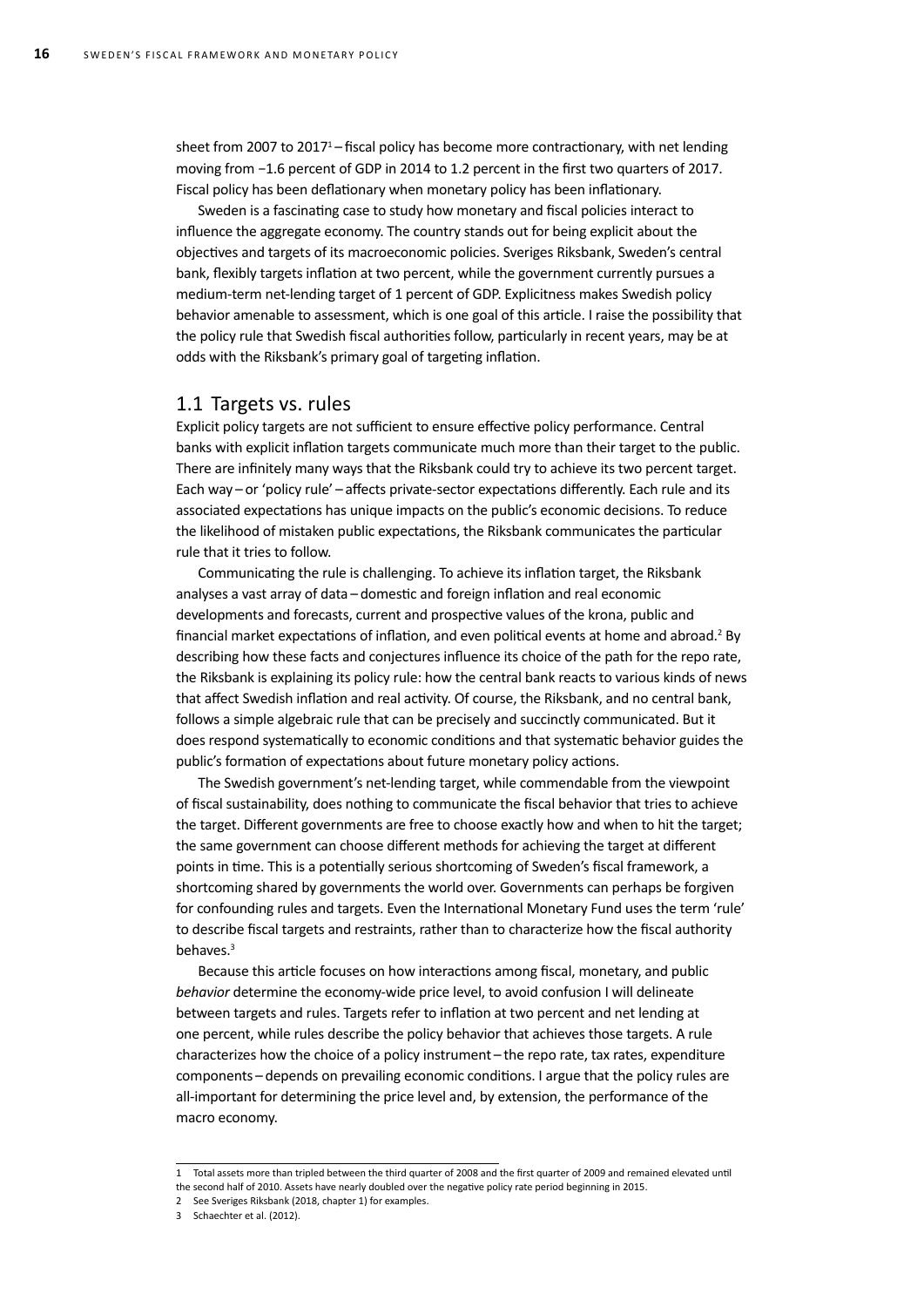### 1.2 Sketch of article

Before getting into details about Sweden, it is necessary to lay some groundwork for understanding how and why it is essential to study monetary and fiscal policies together, rather than separately. To that end, I describe the nature of policy interactions in any wellfunctioning equilibrium. Fundamental economic principles carry some critical implications that conflict with beliefs (i)–(iii). First, it is the *joint* monetary-fiscal policy regime that determines an economy's inflation rate. Second, monetary policy actions always have fiscal consequences – consequences that may be large at times – and how fiscal policy reacts to those consequences matters for the ultimate impacts of the monetary policy actions. Finally, the rule that the government implements to pursue debt stabilization matters for the central bank's ability to achieve its mandates.

With that economic background in place, the article turns to analyse features of Swedish macroeconomic policies and recent Swedish economic developments. These include

- 1. negative bond yields over the maturity structure, which constitute *prima facie*  evidence of a fiscal policy that reduces social welfare, but also reflect the low-interest rate environment in which the Swedish economy finds itself;
- 2. the fragility in the sense of potentially inducing instability in government debt of Sweden's net-lending target, for reasons first articulated by Phillips (1954);
- 3. evidence of Swedish fiscal policy behavior and the backing that it provides for monetary policy;
- 4. an explanation of how, particularly in low-inflation periods, monetary policy actions can generate potentially substantial fiscal impacts in subtle ways that are not part of typical economic analyses at central banks and ministries of finance.

The article's aim is not to criticize Swedish policies. Sweden's fiscal situation is sound: the government owns equities and its net financial position is positive. But the Swedish government nonetheless issues krona-denominated debt, so the analysis in this article applies to Sweden, as it would to less fiscally sound economies. The article tries to shed light on how monetary and fiscal policies in Sweden jointly determine macroeconomic outcomes. Along the way, the article points toward alternative fiscal rules that are consistent with the aims of Sweden's Fiscal Policy Framework and are more compatible with the job that the Riksbank has been tasked to perform.

# 2 Monetary and fiscal policy basics

Much discourse about macroeconomic policies applies the following logic. The central bank sets its policy instruments – a short-term nominal interest rate, the level of bank reserves, the size and composition of its balance sheet – but does not set taxes and government expenditures. The government chooses the level and composition of various taxes and expenditures and the quantity and maturity structure of the debt it issues, but not the variables the central bank controls. Having established who controls what, analyses of policy impacts often proceed along similar lines to ask: How do changes in the central bank's (government's) instruments affect the economy, holding fixed fiscal (monetary) instruments? Although such questions seem to make sense on the surface, basic economic reasoning tells us that it is rarely possible to change a monetary (fiscal) instrument without eventually changing fiscal (monetary) instruments in particular ways.

Research over the past 25 years establishes this reasoning to emphasize that monetary and fiscal policy *jointly* determine the economy-wide level of prices and the rate of inflation.<sup>4</sup>

<sup>4</sup> Early contributors include Leeper (1991), Sims (1994), Woodford (1995), and Cochrane (1999). Leeper and Walker (2013) and Leeper and Leith (2017) are recent overviews. Leeper (2016) explains why central banks – even when they are politically and operationally independent – need to pay attention to fiscal behavior.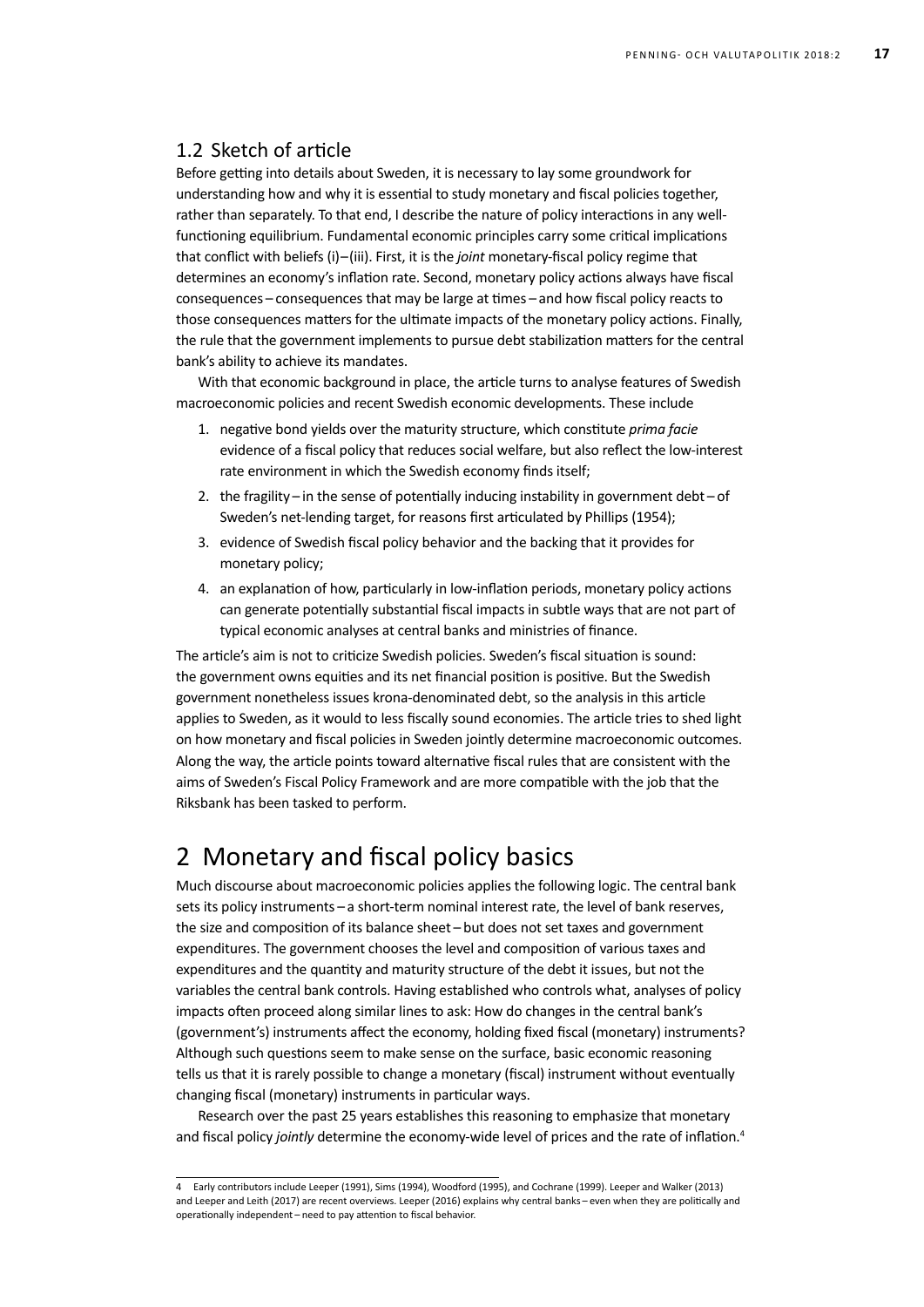Out of that literature has emerged the understanding that two distinct combinations of monetary and fiscal policy behavior – policy regimes – can determine the price level and stabilize the level of government debt.

#### 2.1 Policy regimes

Table 1 summarizes the policy mixes that determine inflation and stabilize debt. To make the arguments clear, I make stark and unrealistic assumptions about policy behavior. The arguments go through with more plausible assumptions.

The first regime reflects the conventional view that monetary policy actively adjusts the policy interest rate to lean against inflation, while fiscal policy passively adjusts primary budget surpluses – revenues less expenditures, not including interest payments on government debt-to stabilize the long-run debt-GDP ratio. This is sometimes called 'monetary dominance'. Taylor's famous rule<sup>5</sup> falls into this regime: the central bank raises the policy interest rate more than one-for-one with the inflation rate and raises the interest rate more modestly when the output gap increases.<sup>6</sup> Because monetary policy focuses on stabilizing inflation and the real economy, fiscal policy must ensure that government debt remains well behaved. When fiscal policy makes taxes rise with the level of real government debt – nominal debt deflated by the price level – by more than enough to cover interest payments and some of the principal, the debt-GDP ratio will be stable in the long run. Many economists believe this regime prevails during 'normal' economic times. All inflationtargeting central banks believe they operate in this regime.

| <b>Policy authority</b>      | Monetary-fiscal policy regimes that determine inflation and stabilize debt                                            |                                                                                                                                 |  |  |
|------------------------------|-----------------------------------------------------------------------------------------------------------------------|---------------------------------------------------------------------------------------------------------------------------------|--|--|
| Monetary rule<br>Fiscal rule | <b>Conventional view</b><br>Aggressively raises interest rate with inflation<br>Raises primary surplus with real debt | <b>Alternative view</b><br>Weakly raises interest rate with inflation<br>Pursues other objectives besides debt<br>stabilization |  |  |
| Label                        | 'Active monetary passive fiscal policies'<br>or 'Monetary dominance'                                                  | 'Passive monetary active fiscal policies'<br>or 'Fiscal dominance'                                                              |  |  |

#### **Table 1. Monetary-fiscal policy mixes**

A second, alternative, regime can also determine inflation and stabilize debt. In this regime, fiscal policy pursues other objectives, such as countercyclical policies or redistribution of income, by setting primary surpluses – defined as tax revenues less expenditures, excluding interest payments on outstanding debt - independently of debt and the price level. Monetary policy chooses the interest rate so that it responds only weakly – or not at all – to inflation, which permits expansions in government debt to raise the price level. Higher price levels and lower bond prices reduce the *real* market value of debt-the quantity of goods and services that a government bond can purchase – to make the debt-GDP ratio stable. Some economists call this regime 'fiscal dominance'.

At a general level, there is nothing 'good' or 'bad' about the two policy regimes. Recent research on jointly optimal monetary and fiscal policies finds that the best mix of policies in terms of social welfare has elements of both the conventional and the alternative views.<sup>7</sup> Both regimes deliver the broad macroeconomic policy goals of determining inflation and stabilizing government debt. But because monetary and fiscal actions have different impacts in the two regimes, it is essential for policymakers to know in which regime the economy resides.

<sup>5</sup> See Taylor (1993).

<sup>6</sup> For reasons first articulated by Obstfeld and Rogoff (1983), monetary policy cannot deliver a unique inflation rate in a pure fiat currency regime. Cochrane (2011) and Sims (2013) recently emphasized that the Taylor rule permits explosive inflation paths to be equilibria, along with the stable inflation outcome that economists usually focus on.

<sup>7</sup> See Sims (2013) and Leeper and Zhou (2013).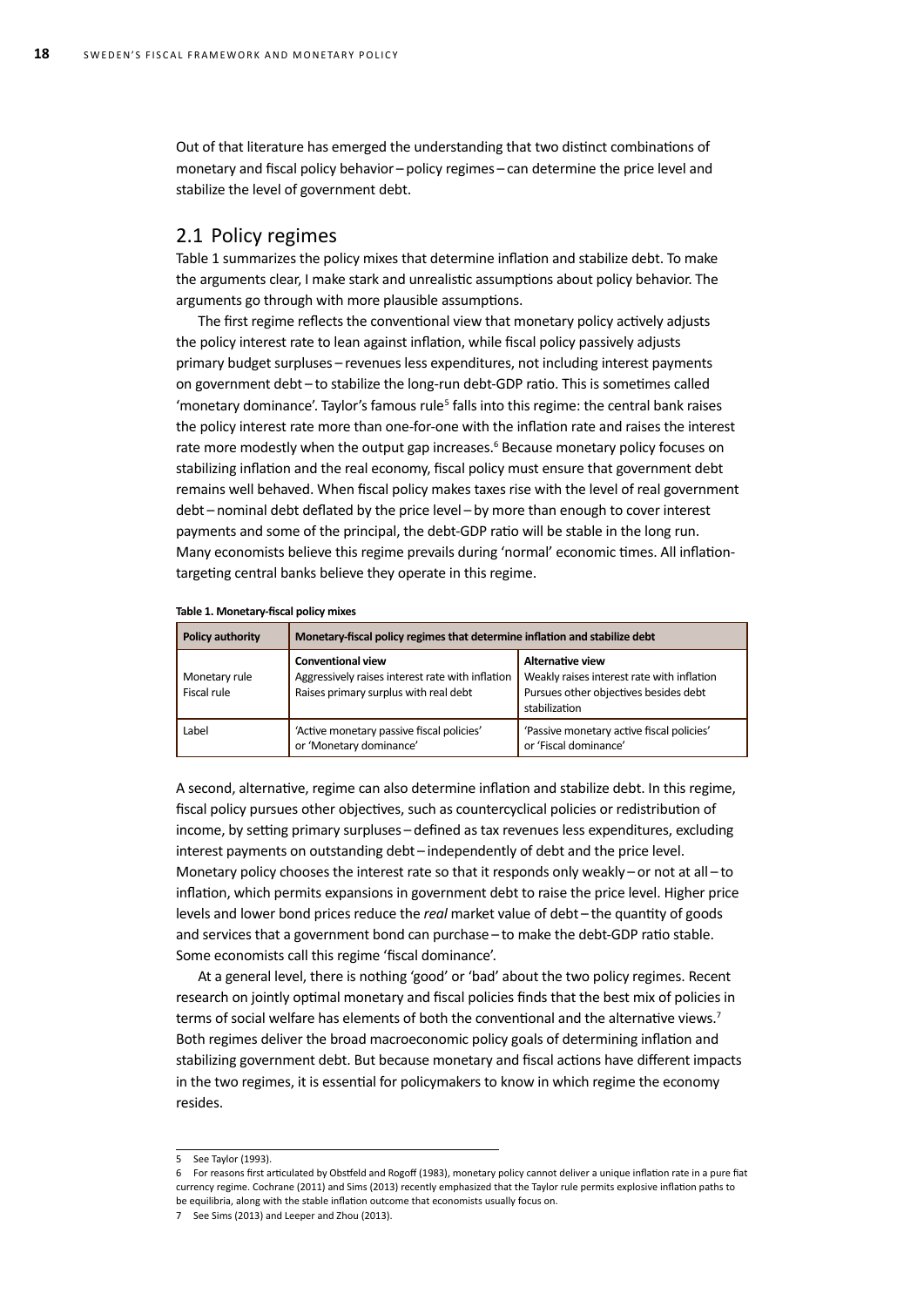Because U.S. monetary policy behavior was been widely studied, I will point out several instances since America left the gold standard in April 1933 in which the Federal Reserve seems to have followed this alternative behavior: from April 1933 until about 1936; throughout World War II until the Treasury-Fed Accord in March 1951; much of the 1970s; the 2008 financial crisis and its aftermath.<sup>8</sup> And there have been times when fiscal policy pays scant attention to debt in order to pursue other objectives: despite extremely high war debt, in 1948 Congress overrode President Truman's veto and cut taxes; the Economic Recovery Plan of 1981 increased primary deficits even as the debt-GDP ratio was rising from its post-war low in the early 1980s; both the Economic Growth and Tax Relief Reconciliation Act of 2001 and the Jobs and Growth Tax Relief Reconciliation Act of 2003 cut taxes at times of rising debt; the American Recovery and Reinvestment Act of 2009 increased spending and cut some taxes despite rising debt; even with record peacetime government debt levels, in December 2017 the U.S. government passed a major cut in taxes.<sup>9</sup>

During and since the financial crisis of 2007, central banks around the world have maintained policy interest rates that are pegged at extraordinarily low levels with the aim of stimulating real economic activity. This behavior places monetary policy into the 'alternative view' category. At the same time, fiscal policies – particularly in Europe – have been adjusting to stabilize government debt following brief excursions into stimulative stances designed to help lift economies out of recession. By Table 1's categorizations, the mix of pegged interest rates and stabilizing fiscal policy, if people expect it would last forever, does not deliver an equilibrium in which inflation is determined.10

#### 2.2 Fiscal consequences of monetary policy

To keep this discussion focused, in what follows I consider only the conventional mix of monetary and fiscal policy behavior. That policy combination underlies the Riksbank's perceptions of its behavior and the rationale for Sweden's Fiscal Policy Framework. The independent Riksbank pursues its inflation target, while the government acts to ensure debt is stable. This conventional view of macroeconomic policies is the foundation of monetary and fiscal institutions in nearly all countries.

My key message is: under this conventional policy mix, monetary and fiscal policies *must* interact in certain well-specified ways. It is not possible for monetary and fiscal policy to operate independently of each other and still deliver good economic performance. Understanding the nature of these interactions is essential to formulating effective policy rules.

Monetary policy actions always have fiscal consequences.<sup>11</sup> Let's start with something routine: the Riksbank lowers the repo rate in order to raise inflation. This isn't the end of the story: a lower repo rate tends to lower all interest rates, including those on government debt, so interest payments on outstanding debt decline.

Now fiscal policy comes into play. Those lower interest payments reduce fiscal needs. To ensure that government debt is stable, taxes must be lower or expenditures must be higher in the future to offset the reduced debt service. Without these fiscal adjustments, government debt would steadily fall, eventually making the government a net lender to the private sector.

But there is actually more to the fiscal response than simply stabilizing debt. Lower interest payments on government bonds reduce the wealth of holders of those bonds. If

<sup>8</sup> See Taylor (1999), Clarida et al. (2000), Lubik and Schorfheide (2004), and Davig and Leeper (2006, 2011).

<sup>9</sup> See Davig and Leeper (2006), Bhattarai et al. (2016), and Bianchi and Ilut (2017).

<sup>10</sup> This is called 'price-level indeterminacy,' and is a topic that has received a great deal of attention in the academic literature. Indeterminacy means that the inflation rate is not pinned down by policy and is subject to potentially volatile fluctuations that arise from self-fulfilling expectations of inflation by the private sector. Woodford (2003) explains that determinacy is a minimal requirement for optimal policy.

<sup>11</sup> Tobin (1980) and Wallace (1981) make this point.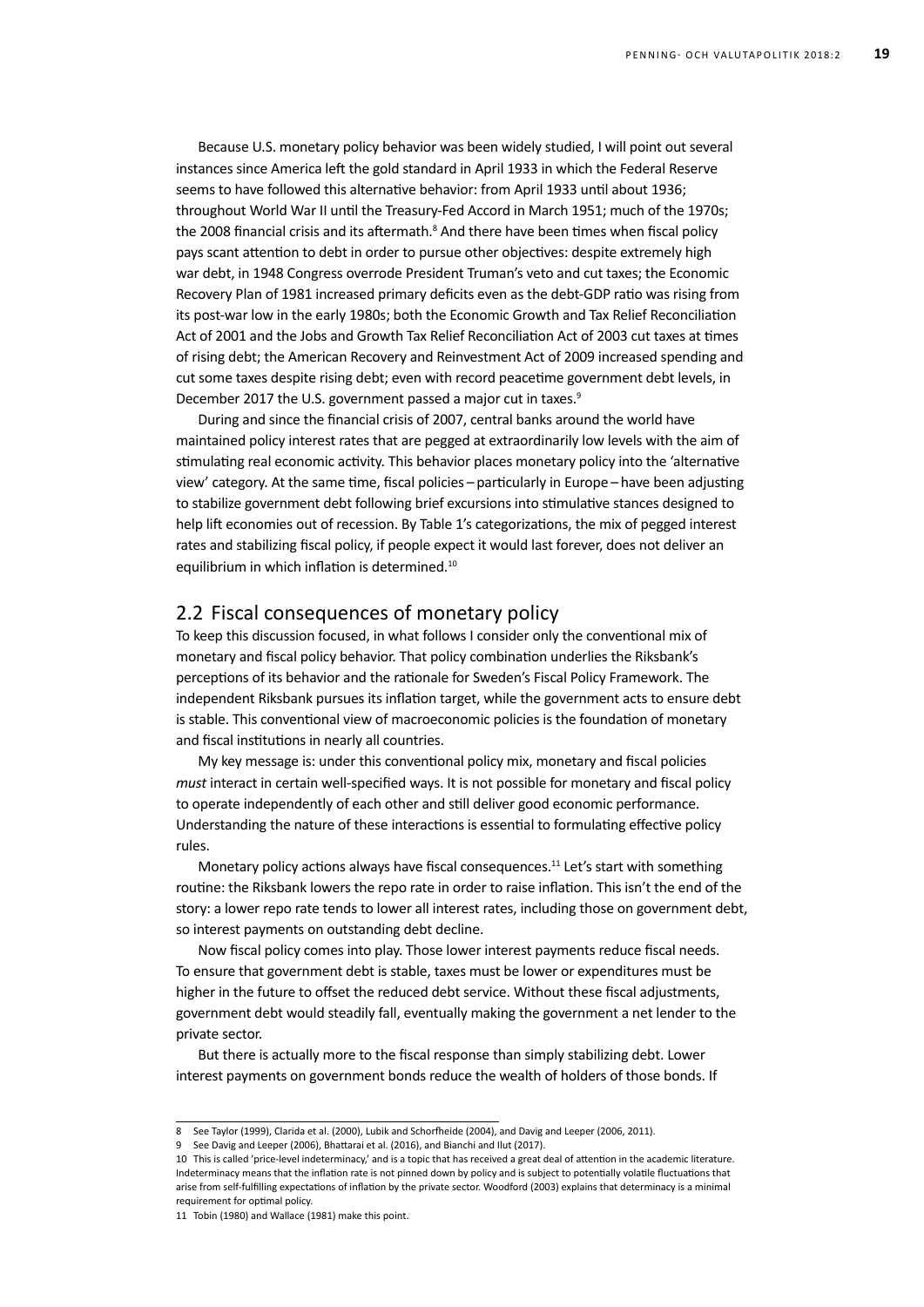those lower interest receipts do not trigger an expectation of eventually lower taxes to compensate for the reduced wealth, lower wealth will lead to reduced demand for goods and services – lower aggregate demand – and a lower price level.

Because the Riksbank initially reduced the repo rate in the hope of *raising* aggregate demand and inflation, the negative wealth effect can thwart the Riksbank's efforts. To support monetary policy, fiscal policy needs to provide fiscal backing that adjusts future taxes in the opposite direction to price-level movements. A higher price level – the Riksbank's immediate goal – requires a fiscal rule that lowers future taxes, while a lower price level calls for a policy that raises taxes. Such a rule eliminates the wealth effects of central bank changes in interest rates to deliver the desired effect of monetary policy on aggregate demand.

The fiscal rule under the conventional view in Table 1 both stabilizes debt and provides the necessary fiscal backing for monetary policy. A rule that raises future surpluses whenever *real* debt increases has two components to it. First, for a fixed price level, higher nominal debt brings forth higher surpluses to ensure government debt is stable. Second, for a fixed level of nominal debt, a lower price level creates the expectation of higher future taxes to provide the fiscal backing for monetary policy's inflation-targeting actions. The passive policy rule in the table happens to deliver both desirable outcomes.

The message is: to successfully raise inflation, the Riksbank's *looser monetary policy* (lower repo rate) necessarily requires *looser fiscal policy* (smaller budget surpluses) at some point. That fiscal response is essential for the Riksbank to be able to control inflation and fulfill the price-stability policy mission that the Riksdag set out for the bank in the Sveriges Riksbank Act.

Unfortunately, not all fiscal rules both stabilize debt and back monetary policy. This is why it's important for governments to move beyond adopting targets, toward describing the behavior that achieves the targets. Both outcomes rely on fiscal expectations. If markets know that higher real debt eventually leads to higher stabilizing surpluses, then fiscal policy will not run into sustainability problems, as investors are assured the government will fulfill its financial commitments. This argument figures prominently in the Swedish fiscal policy framework.<sup>12</sup> If bondholders know that lower taxes are sure to follow lower interest receipts, then monetary policy's adverse wealth effects will not arise, and interest-rate policy will affect inflation as intended. This point is missing from the Swedish fiscal framework.

Appropriate fiscal backing for monetary policy is critical for the Riksbank to achieve price stability. By giving the Riksbank the task of targeting inflation, Sweden has chosen an active monetary policy, which places Swedish macroeconomic policies in the monetary dominance regime in Table 1. To be consistent with this monetary policy behavior, it is essential that the fiscal rules used to implement the target provide appropriate backing for monetary policy. This calls for passive fiscal behavior. A correctly designed fiscal rule anchors people's expectations on the belief that fiscal policy will, in time, react appropriately to monetary policy by eliminating the wealth effects that monetary policy produces.

12 Swedish Government (2011), pages 5, 7, and 12, for example.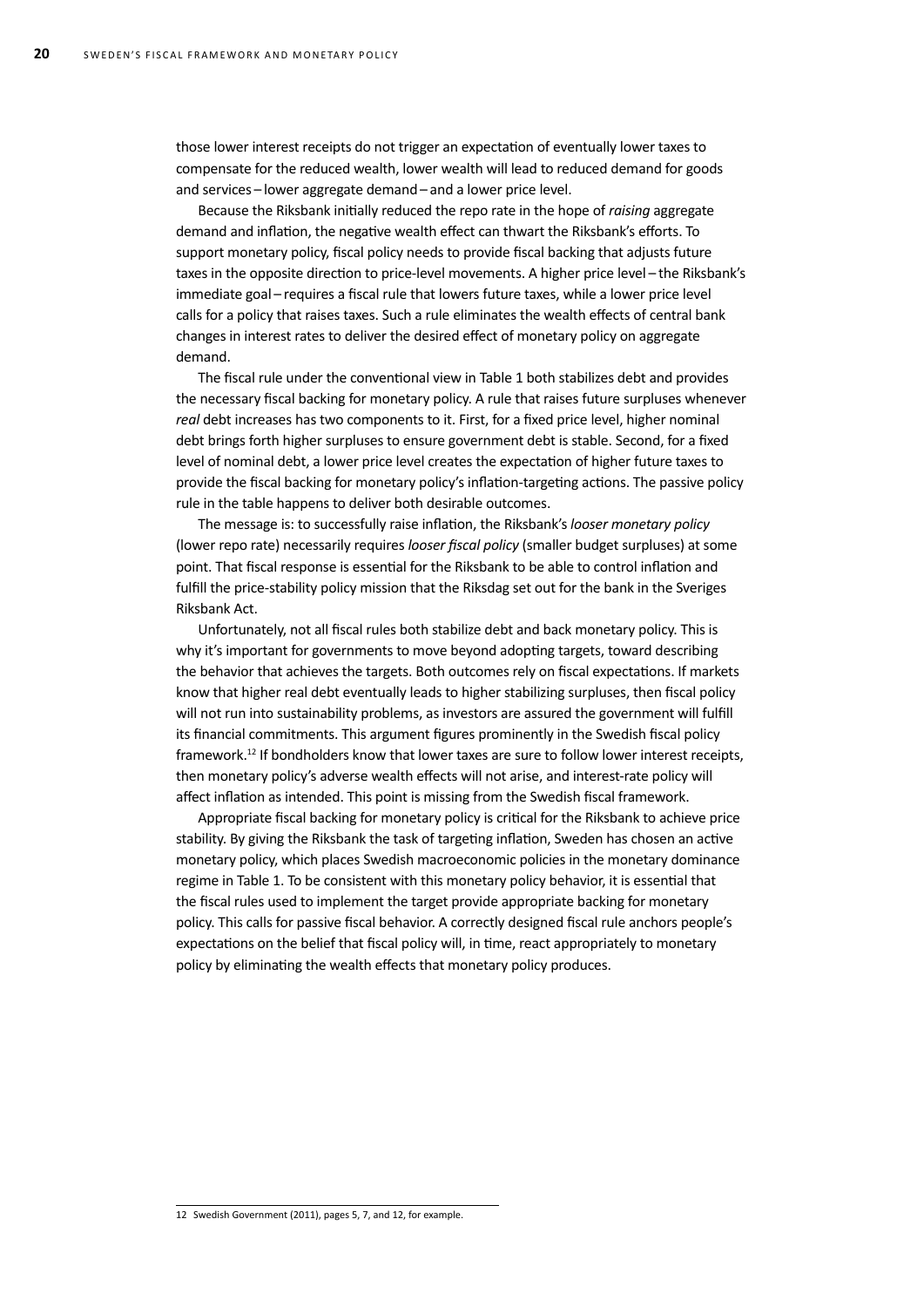### 3 International examples

To gain a deeper understanding of the monetary-fiscal combinations in Table 1, it is helpful to consider actual instances when policy behavior departed from the conventional monetaryfiscal regime.

### 3.1 An important American case

Recovery from the Great Depression illustrates that the alternative monetary-fiscal policy mix – fiscal dominance – has been an explicit policy choice.<sup>13</sup> President Franklin D. Roosevelt took office in March 1933 at the lowest point of the Great Depression. Compared to the third quarter of 1929, real GNP was 36 percent lower, industrial production had been cut in half, unemployment rose from almost nothing to a quarter of the workforce, and the price level had fallen 27 percent. The new president committed to raise the price level by achieving '…the kind of a dollar which a generation hence will have the same purchasing power and debt-paying power as the dollar we hope to attain in the near future'.14 The first step toward permanently raising the price level was to abandon the gold standard in favor of what Roosevelt called a 'managed currency'.15

Abandoning convertibility of the dollar to gold included abrogating the gold clause, a contractual provision that gave creditors the option to receive payment in gold, on all future and past public and private contracts. This changed the nature of government debt. Under convertibility, even though government bonds paid in dollars, the Treasury was required to convert those dollars into gold on demand. When the Treasury didn't have the gold on hand, it had to acquire the gold, typically through higher taxes. The new 'managed currency' standard broke the automatic link between new bonds and future surpluses: government bonds were simply promises to pay dollars, which the U.S. government could freely create without adjusting taxes.<sup>16</sup>

Roosevelt used three strategies to convince the public that higher government debt would not necessitate higher future taxes. First, he made policy depend on the state of the economy, saying he would run bond-financed deficits until the economy recovered. Second, he emphasized the temporary nature of the policy by distinguishing between the 'regular budget,' which he balanced, and the 'emergency budget,' whose deficits were driven by spending designed to provide relief to those the depression had harmed. Finally, Roosevelt raised the political stakes by pitching economic recovery as a 'war for the survival of democracy'.17 The strategies appeared to work because expected inflation began to rise by spring 1933.<sup>18</sup>

Monetary policy behaved passively through the recovery. After the United States left gold, the Fed no longer needed to keep interest rates high to staunch the outflow of gold and the New York Fed reduced its discount rate to 1.5 percent in February 1934, where it remained until August 1937, when it was lowered to 1 percent. One contemporary observer wrote that the Federal Reserve 'served merely as a technical instrument for effecting the Treasury's policies'.19 Clearly, the Fed did not follow anything resembling a Taylor rule; instead, monetary policy permitted the expansion in government debt to stimulate the economy, as it does in the alternative policy mix.

Economic recovery was rapid. Real GNP returned to its pre-depression level in 1937. Price levels – consumer and wholesale price indexes and the GNP deflator – rose. The deflator regained its 1920s levels, while the other two fell somewhat short.

<sup>13</sup> This draws on Jacobson et al. (2017).

<sup>14</sup> See Roosevelt (1933b).

<sup>15</sup> See Roosevelt (1933a).

<sup>16</sup> Today all but the 10 percent of Treasury debt that is indexed to inflation is also merely a promise to pay future dollars.

<sup>17</sup> See Roosevelt (1936).

<sup>18</sup> See Jalil and Rua (2017).

<sup>19</sup> See Johnson (1939, p. 211).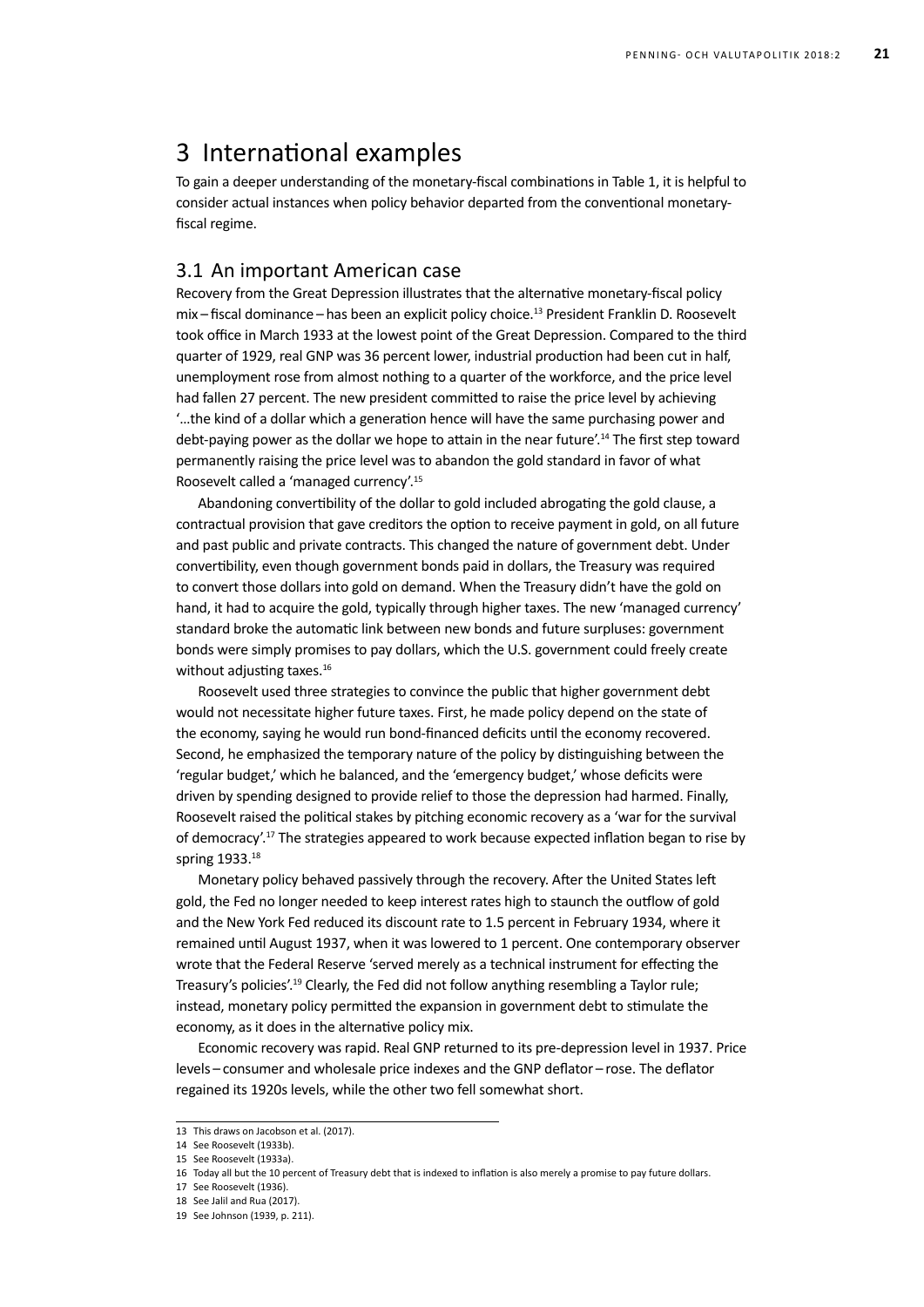Historians like Friedman and Schwartz (1963) and Romer (1992) attribute recovery to higher growth in the supply of money. After America left the gold standard, the Treasury bought the gold that flowed into the country from a politically unstable Europe and paid for that gold by directly expanding bank reserves and high-powered money. But that explanation overlooks the significant expansion in government debt that took place. The dollar value of federal debt outstanding doubled in the six years after leaving the gold standard, reflecting the substantial fiscal stimulus associated with Roosevelt's relief programs.

Remarkably, this expansion in nominal debt did not raise the debt-GNP ratio. Figure 1 plots the par and market values of gross federal debt as percentages of GNP from 1920 to 1940.20 The vertical line marks departure from gold in April 1933. After bottoming out in September 1929 at 15.6 percent, the debt-GNP ratio rose steadily while the United States was still on gold, reaching 44.7 percent in March 1933. It then remained below 45 percent through the end of 1937. Economic recovery raised both the price level and the real level of economic activity, ensuring that the debt-GNP ratio was stable.



Sources: Hall and Sargent (2015), Balke and Gordon (1986), and authors' calculations

In this alternative policy mix, the Federal Reserve behaved passively, permitting the fiscal expansion to raise aggregate demand and with it, prices and output. With this policy mix, there need not be any conflict between fiscal expansion and fiscal sustainability because, as the data in Figure 1 neatly illustrate, the fiscal expansion did not increase debt relative to the size of the economy.<sup>21</sup>

### 3.2 Recent international cases

#### **3.2.1 Brazil**

Countries have not always provided appropriate fiscal backing.<sup>22</sup> In recent years, Brazil followed a fiscal policy that was unresponsive to debt, while its central bank sought to target inflation. The 1988 constitution indexed government benefits to inflation, which placed 90 percent of expenditures out of legislative control. At the same time, tax increases were politically infeasible, leading to growing primary deficits with no prospect of reversal. When inflation began to rise, the central bank aggressively raised interest rates, just as the

<sup>20</sup> Par value is the face value of outstanding government debt and is the most commonly cited measure of debt. Market value incorporates current bond prices, which may change over time to affect the value of debt.

<sup>21</sup> The Great Depression was not the only instance of this policy mix. See Davig and Leeper (2006), Erceg and Lindé (2014), and Leeper et al. (2017) for further examples.

<sup>22</sup> Leeper (2017) discusses these and other examples in detail.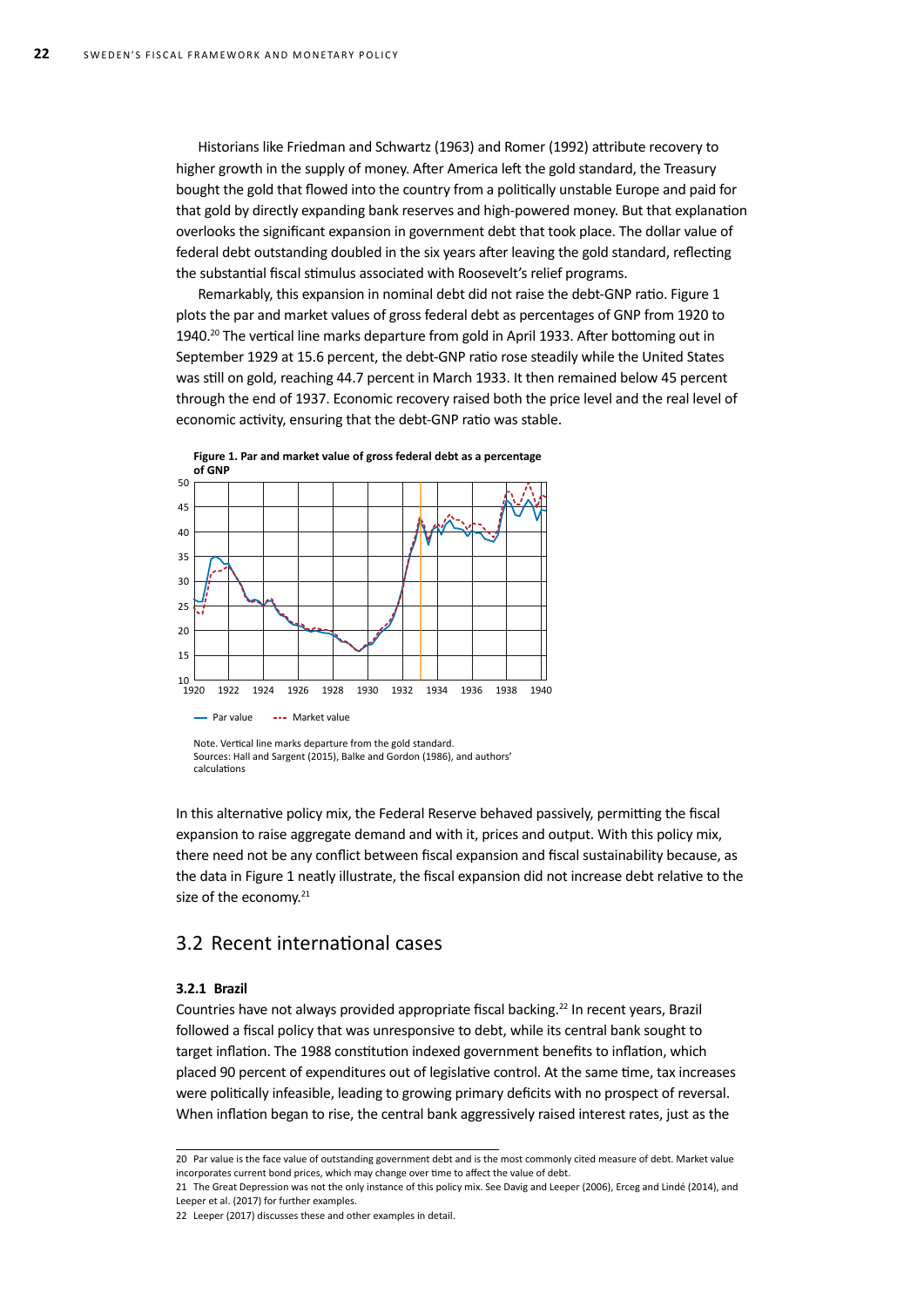Taylor principle instructs. Debt service rose, driving up aggregate demand and inflation. In December 2015, the primary deficit was 1.88 percent of GDP, but the gross deficit – primary plus interest payments – was 10.34 percent of output. Figure 2 plots Banco Central do Brasil's policy rate, the Selic, along with the consumer price inflation rate from 2013 through 2015. Despite a doubling of the policy rate, the inflation rate rose by nearly 5 percentage points: monetary policy does not appear to be controlling inflation. In fact, inflation began to retreat in 2016 only after the central bank had stabilized the Selic at 14.25 percent for a year.



It is tempting to infer that Brazil's problems stemmed from dysfunctional fiscal policy. Surely, if fiscal policy follows well-specified guidelines that ensure 'responsible' fiscal behavior, monetary policy will be able to control inflation. In fact, the explanation lies in an incompatible combination of monetary and fiscal policies that were both active, in Table 1's nomenclature.

#### **3.2.2 Switzerland**

Switzerland has had 'responsible' fiscal targets for 15 years and it takes those targets seriously. By 'seriously' I mean the government actually achieves those targets.<sup>23</sup> Since a nationwide referendum in 2001, Switzerland has pursued a debt brake, which limits spending to average revenue growth over several years. If spending differs from this limit, the difference is debited or credited to an adjustment account that has to be corrected in coming years. Debt brakes have a built-in error-correction mechanism intended to restrict the size of government debt.24

<sup>23</sup> This draws on Leeper (2016) and Bai and Leeper (2017).

<sup>24</sup> See Danninger (2002) and Bodmer (2006) for additional details and analyses.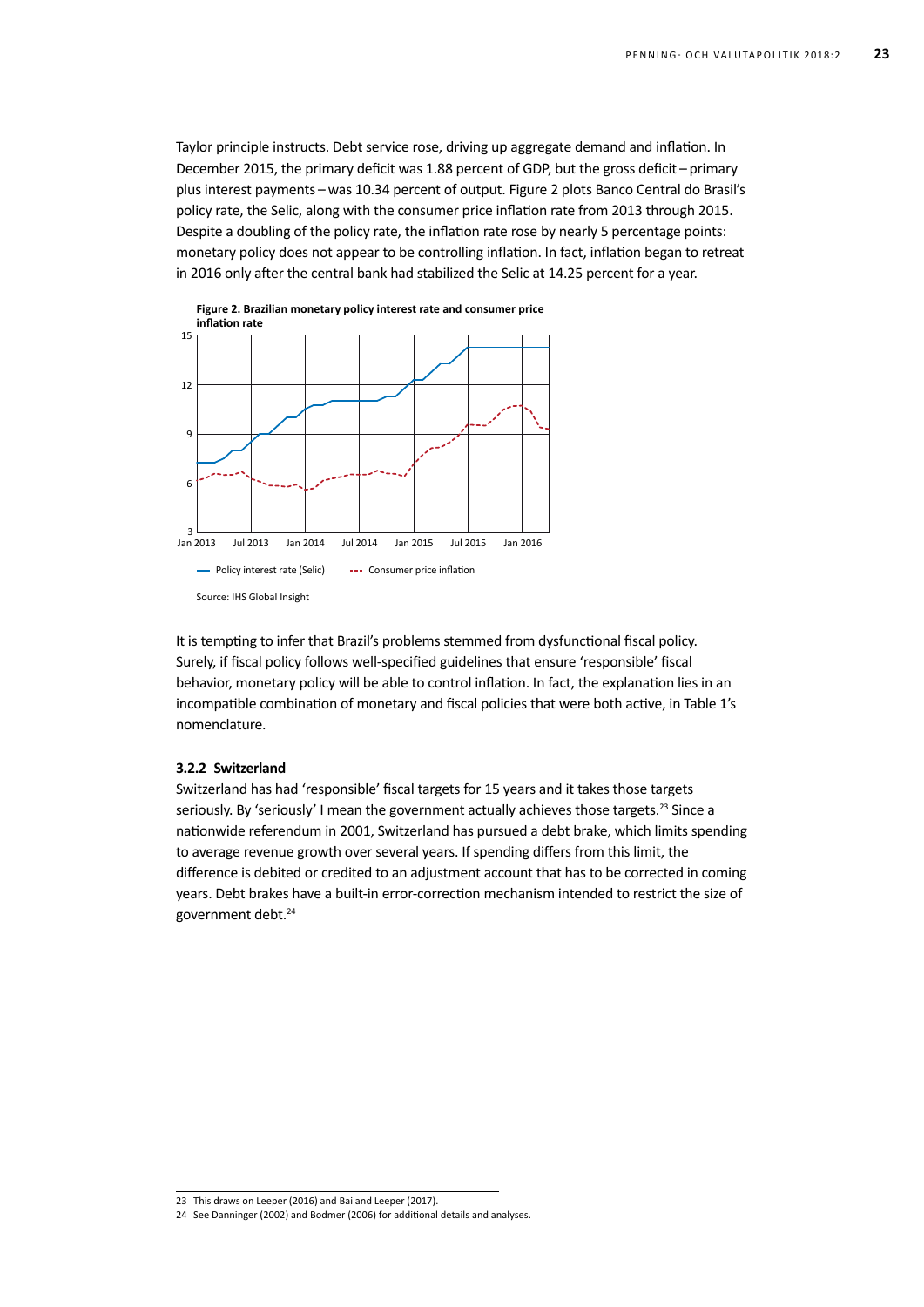

Source: Swiss National Bank

The top panel of Figure 3 suggests that Swiss fiscal targets have worked to limit debt growth. Government debt has steadily fallen over the past 15 years and now is about 35 percent of GDP. Remarkably – and Switzerland, along with Sweden, may be the sole exceptions – debt either continued to fall or remained flat during the financial crisis. This stunning outcome is a testament to the effectiveness of fiscal targets that are reached.

But this prudent fiscal policy may have come at a cost in terms of inflation targeting. Switzerland has a two percent inflation target that has been missed chronically. In Switzerland, inflation has been persistently below target since the beginning of 2009. Low inflation rates do not seem to be the result of inadequate efforts by monetary policy: policy interest rates have been negative since the beginning of 2015.

The Swiss case illustrates that fiscal backing for monetary policy must be symmetric. When monetary policy reduces (raises) interest rates and interest payments on government debt, fiscal policy needs to reduce (raise) taxes. Fiscal rules designed primarily to reduce government debt may interfere with the symmetry of fiscal backing.

#### **3.2.3 Japan**

Japan is a spectacular case: despite rapidly expanding government debt, the country has been saddled for decades with extraordinarily low inflation rates. Surely this combination of outcomes undermines the argument that government debt has an impact on inflation. Sims (2014, 2016) argues that 'fiscal pessimism' in the United States, Europe, and Japan has made monetary policy ineffective in bringing inflation up to target. He applies this argument to aging populations in those economies, who are aware that painful fiscal adjustments lie in the not-too-distant future in order to maintain sustainable policies. This means that when people's holdings of government debt increase, fiscal policy adjusts passively to make people feel less wealthy. Combined with a passive monetary policy that fixes the interest rate indefinitely near its lower bound, passive fiscal behavior makes inflation indeterminate, but with a downward drift. This is the low-inflation trap that Benhabib et al. (2002) model.

Although inflation in the United States appears now to be approaching its target level of two percent, in both Europe and Japan it remains stubbornly low despite aggressive expansionary monetary policy actions. Figure 4 shows that despite some inconsistency in the 1990s and the period before the global financial crisis, the Bank of Japan has maintained a very low policy interest rate, which has now been negative since early 2016. The rapid increase in base money that started in 2012 reflects the Bank's aggressive government-bond buying operations.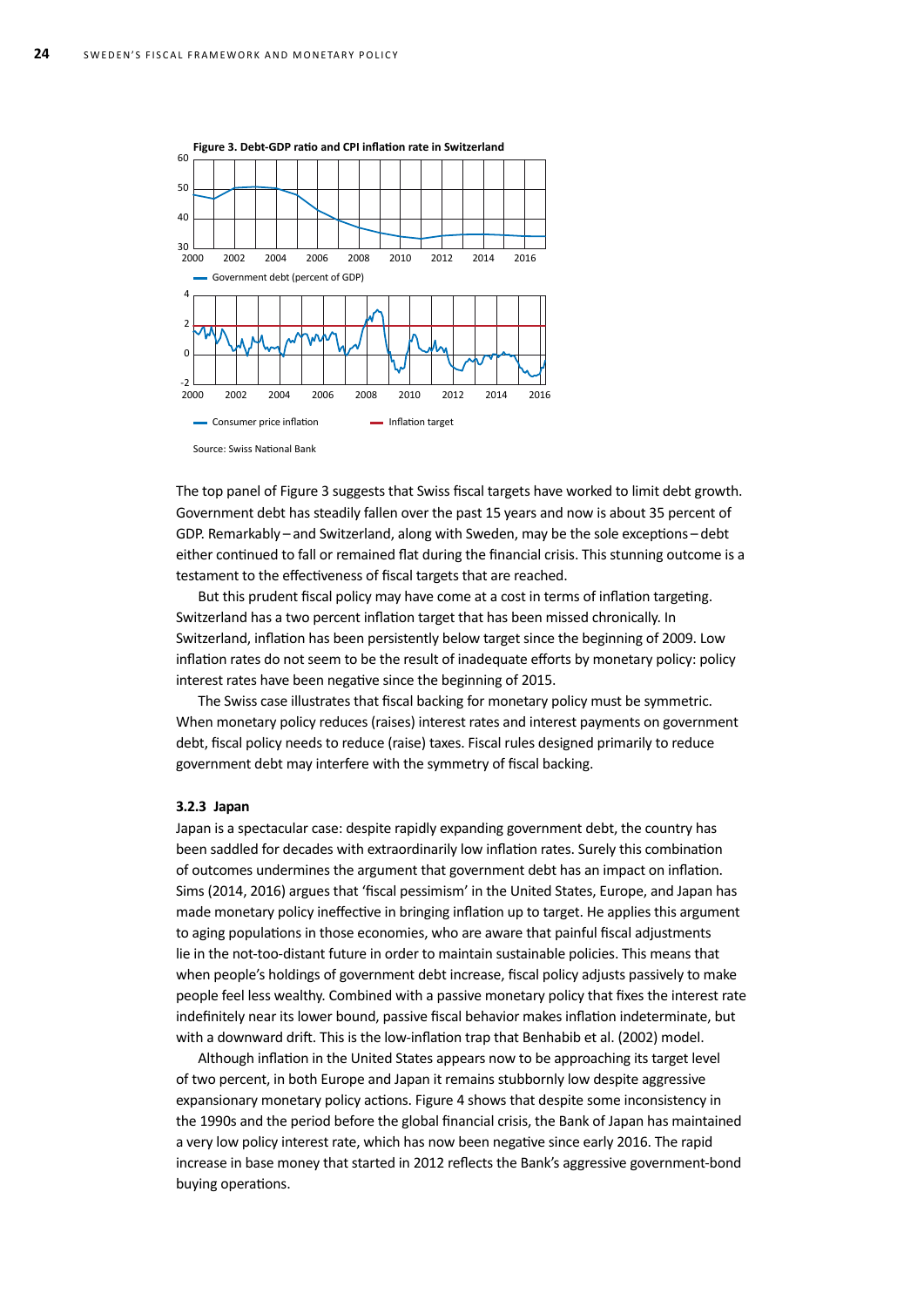

Along with aggressive monetary expansion, Japanese governments have run chronic fiscal deficits that have driven Japanese government debt to unprecedented levels, as Figure 5 shows. How can the combination of easy monetary policy and growing government debt as a share of the economy be reconciled with persistently low inflation?

The answer lies in recognizing that debt can grow as a share of the economy only if bondholders anticipate higher primary surpluses in the future. Debt's value can rise only if its backing rises commensurately. Figure 1 showed that despite sizable fiscal deficits, the debtoutput ratio in the United States was stable in the 1930s. This is evidence that bondholders at the time did not expect expansions of nominal debt to generate larger future surpluses.



Sources: International Monetary Fund and World Economic Outlook

Do Japanese citizens, who hold the bulk of Japanese government bonds, have reason to be fiscally pessimistic, in Sims's terminology? Figure 6 provides some reason for such pessimism. That figure plots consumer price inflation, with vertical lines marking instances when the Japanese government raised the consumption tax in response to fears of fiscal sustainability.<sup>25</sup> A sharp decline in inflation follows each tax rate hike. Although Prime Minister Abe has delayed the planned rate rise to 10 percent until October 2019, there is little doubt among Japanese citizens that higher taxes lie in their futures. The IMF's Article IV consultation buttresses that belief. Among other urgent calls, the consultation states: 'Replacing the

<sup>25</sup> As an aside, the 10-year yield on government bonds in Japan has fallen steadily since 1990, from a peak of about eight percent to negative values in 2016. The yield is now about 0.10 percent. Financial markets do not seem to fear fiscal sustainability.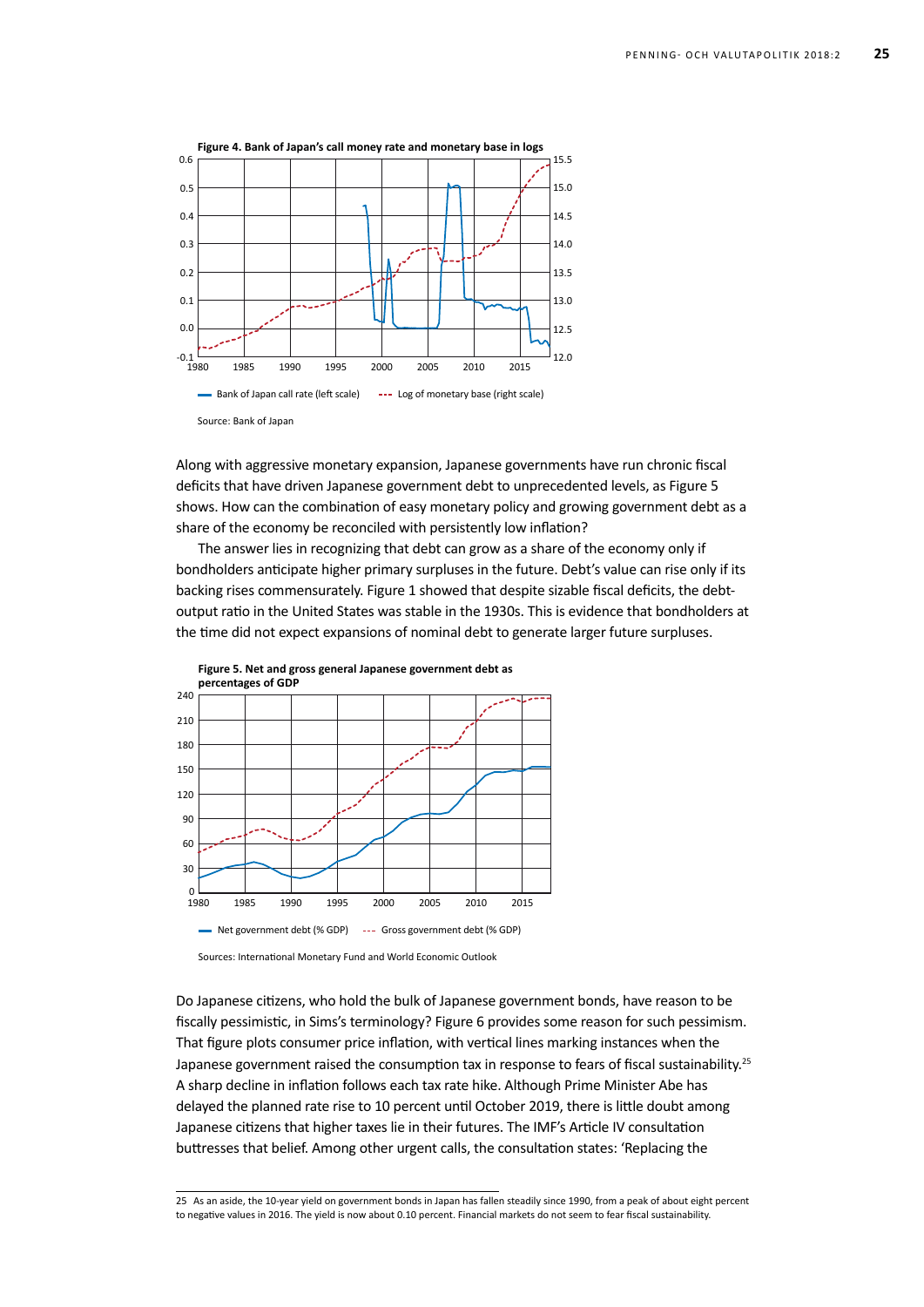planned 2 percentage point consumption tax hike in 2019 with a path of gradual increases of about 0.5–1 percentage points over regular intervals until the rate reaches at least 15 percent will better balance growth and fiscal sustainability objectives'.<sup>26</sup> IMF pressure is unlikely to relax as long as Japanese government debt remains at elevated levels.

Systematic increases in tax rates back higher government debt levels and place fiscal policy in the passive regime. This is why Japanese debt expansions are not inflationary and may explain why the Bank of Japan's monetary expansions have been ineffective in permanently raising inflation.

These international examples offer evidence of how monetary and fiscal policies that are inconsistent with each other can produce undesirable economic outcomes. Of course, many other factors also affect Brazilian, Swiss, and Japanese data, so this evidence is merely suggestive. The first two are cases in which monetary and fiscal authorities independently pursue their objectives and fiscal authorities fail to provide the fiscal backing needed for the central banks to control inflation. Japan is a situation in which the inflationary potential of monetary and fiscal expansions is thwarted by fiscal responses that eliminate the wealth effects of government debt.



Note. Vertical lines mark increases in the consumption tax rate. Solid line is consumer price inflation on all items. Sources: OECD.Stat and Nippon.com

# 4 Negative nominal bond yields

Like several other European countries, Sweden has been going through the unusual situation in which nominal government bond yields have been negative, even at horizons as long as five years. While there are many reasons that nominal yields have turned negative – economic weakness in the wake of the global financial crisis, aging populations, and so forth – monetary policy behavior is certainly a major factor. Lower monetary policy interest rates tend to reduce interest rates across the maturity spectrum.

Persistently negative real government bond yields may be *prima facie* evidence that fiscal policy could be improved. Essentially, the private sector is telling the government that it is willing to *pay* for the right to lend to the government. When real yields remain negative, it must mean that the government is not taking the private sector up on its generous offer.

Medium-term government bond yields are negative because demand for those safe assets is very strong. Strong demand bids up bond prices at the relevant maturities, driving down yields. If the government were to respond to the strong demand by increasing supply of the desirable assets, yields would rise. Negative yields, therefore, may reflect a 'shortage' of highdemand assets.<sup>27</sup>

<sup>26</sup> See International Monetary Fund (2016).

<sup>27</sup> See Caballero et al. (2017).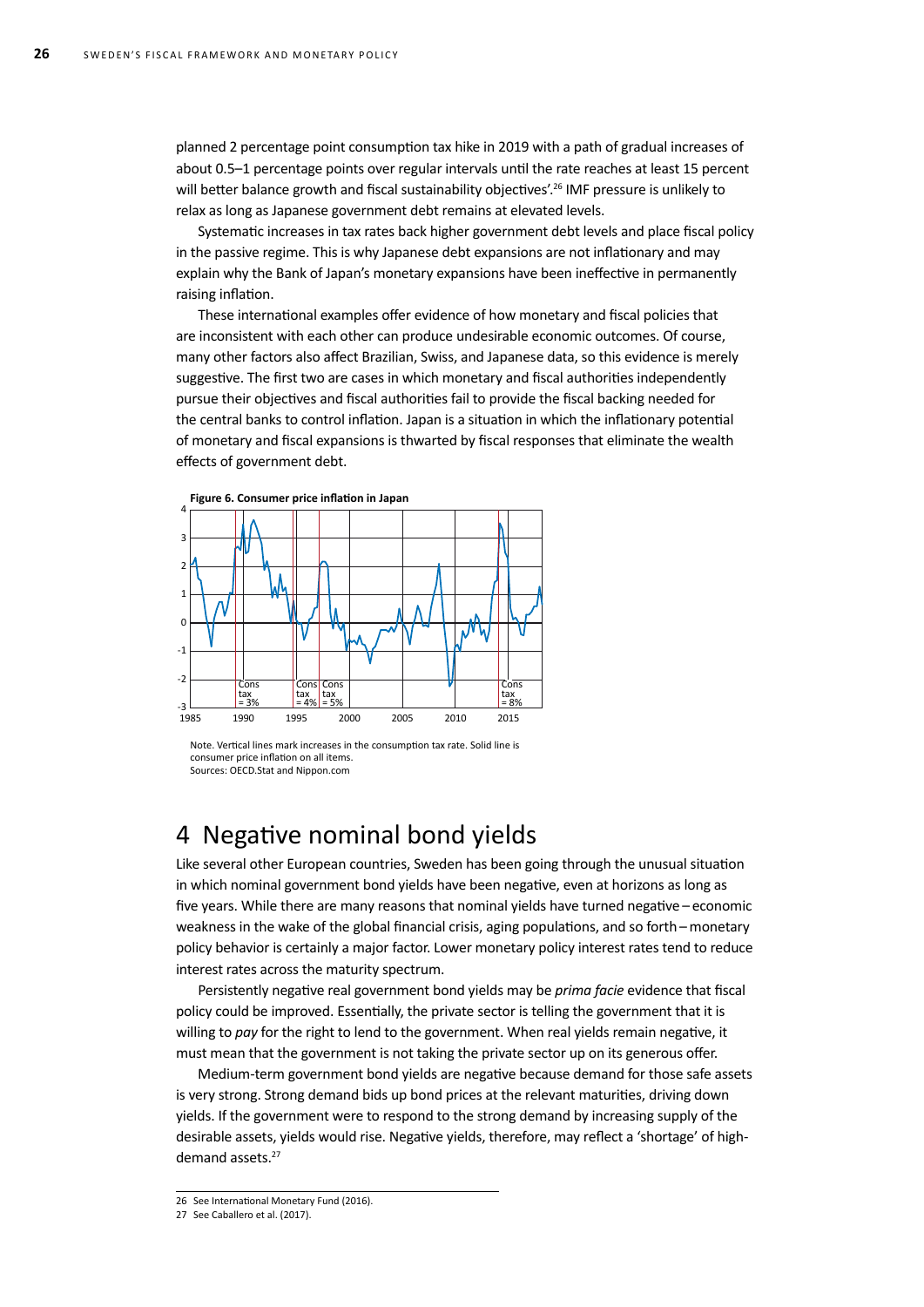Although the logic of why negative bond yields suggest suboptimal fiscal behavior may be obvious, a simple numerical example may clarify the issues.<sup>28</sup> Suppose that in 2017, the market price of a government bond that pays SEK 100 in 2018 is SEK 105, implying a −5 percent annual yield. For the sake of this example, imagine that the bond is bought by the Riksbank by crediting the government's account at the Riksbank by SEK 105, the amount by which assets and liabilities of both the government and the Riksbank increase. When the bond comes due in 2018, the government pays the Riksbank SEK 100, so its assets with the central bank decline by SEK 100, while its liabilities decline by SEK 105. The mirror of this transaction has the Riksbank's assets decline by SEK 105 and its liabilities by SEK 100.

The following year, the government transfers SEK 5 to the private sector, paid for by crediting banks' deposits at the Riksbank by SEK 5. Government balances with the Riksbank fall by SEK 5; liabilities of the Riksbank decline by those 5 krona and rise by the equivalent amount from the increase in bank reserves. Banks' deposits with the Riksbank earn the repo rate, which in fall of 2017 was −0.5 percent. If we denote the repo rate by  $r^p$ , then each year the Riksbank's liabilities *decline* by 1 +  $r^D$  < 1 because  $r^D$  < 0. After *K* years, the Riksbank's liabilities in the form of bank reserves have declined by −5(1 + *r <sup>D</sup>*) *K* . Over time, this number gets smaller, so that the initial expansion in reserves is self-extinguishing and the total expansion in bank reserves is  $5/(1 + r^D) = 5.025$  krona.

This example illustrates one channel by which the private sector can be made better off when government bond yields are negative and the government issues additional government bonds to take advantage of those negative rates. More generally, the government could do practically *anything* productive with the proceeds from negative bond yields – invest in a sovereign wealth fund, finance infrastructure projects with positive returns, or drop newly printed cash onto Gamla Stan. A government that does not pursue these policies is reducing its citizens' welfare.





**Figure 7. Estimated zero-coupon government bond yields**

28 This example comes from a conversation with Jon Faust.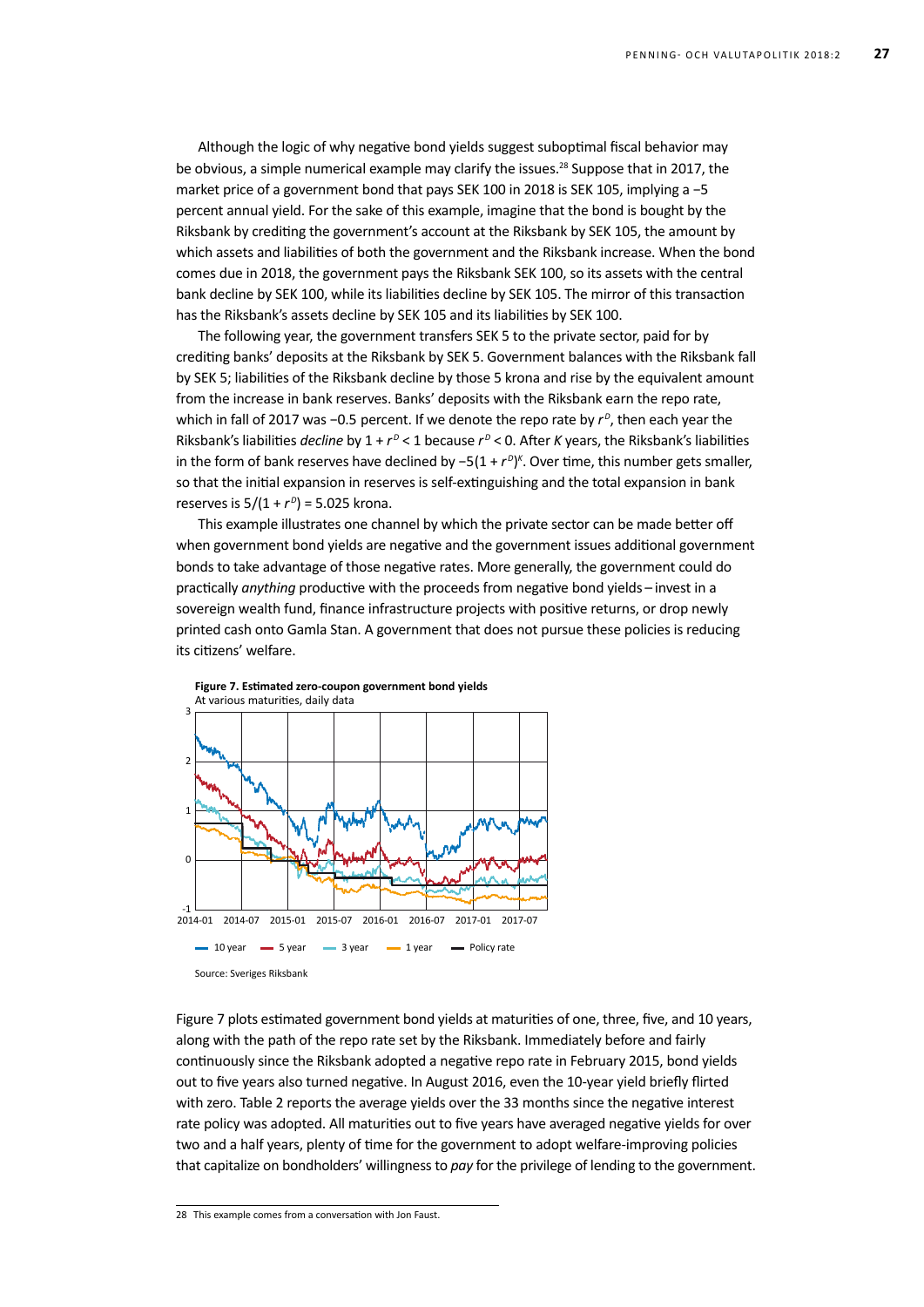I do not know why governments refuse to issue more bonds when their nominal yields are negative. But the current fiscal climate in many countries seems to maintain that any expansion in government debt is 'bad,' while any contraction in debt is 'good'. This is a climate that locks up fiscal policy and throws away the key.

| Average between 18 February 2015 and 18 October 2017, daily data. |         |  |  |
|-------------------------------------------------------------------|---------|--|--|
| 3-month                                                           | $-0.61$ |  |  |
| 6-month                                                           | $-0.64$ |  |  |
| $1$ -year                                                         | $-0.64$ |  |  |
| 2-year                                                            | $-0.54$ |  |  |
| 3-year                                                            | $-0.39$ |  |  |
| 4-year                                                            | $-0.23$ |  |  |
| 5-year                                                            | $-0.06$ |  |  |
| 10-year                                                           | 0.67    |  |  |
| Repo                                                              | $-0.42$ |  |  |

|  |  |  | Table 2. Average of estimated zero-coupon yields |  |
|--|--|--|--------------------------------------------------|--|
|--|--|--|--------------------------------------------------|--|

Source: Sveriges Riksbank

# 5 How a net-lending target works and why it's fragile

Swedish fiscal policy pursues a net-lending target that is currently one percent of GDP over the medium term. To understand that policy's implications for government debt developments, we need to study how government debt evolves over time. Government debt's evolution is governed by the government's budget identity, which may be written as

(1) 
$$
Q_t B_t = (1 + \rho Q_t) B_{t-1} - S_t
$$

where  $B_t$  is the nominal value of the government's bond portfolio,  $Q_t$  is the nominal price of the portfolio, and *St* is the nominal primary budget surplus (the surplus, excluding debt service costs). The primary surplus is the difference between total tax revenues and total government expenditures, excluding interest payments on outstanding debt. As written, the budget identity assumes that all government bonds are in nominal krona. In fact, Sweden also issues inflation-linked bonds and foreign currency bonds, but in 2017 over half of Swedish government debt was krona denominated.

We specialize the specification of government debt by assuming that all debt pays zero coupons and that the maturity structure decays at the constant rate *ρ* each period. If *B<sub>t−1</sub>*(*t* + *j*) is the quantity of zero-coupon bonds outstanding in period *t* − 1, which come due in period  $t + j$ , then  $B_{t-1}(t + j) = \rho^{j} B_{t-1}$ , where  $B_{t-1}$  is the portfolio of such specialized bonds in period *t* − 1.29 Recent Swedish National Debt Office guidelines aim for an average maturity of nominal krona debt of between 4.3 and 5.5 years.<sup>30</sup>

Define the gross nominal rate of return on the bond portfolio as

(2) 
$$
1 + R_t = \frac{1 + \rho Q_t}{Q_{t-1}}
$$

<sup>29</sup> This specialization permits us to extract the implications of the existence of a maturity structure for government debt in a straightforward and intuitive manner.

<sup>30</sup> Riksgälden Swedish National Debt Office (2017).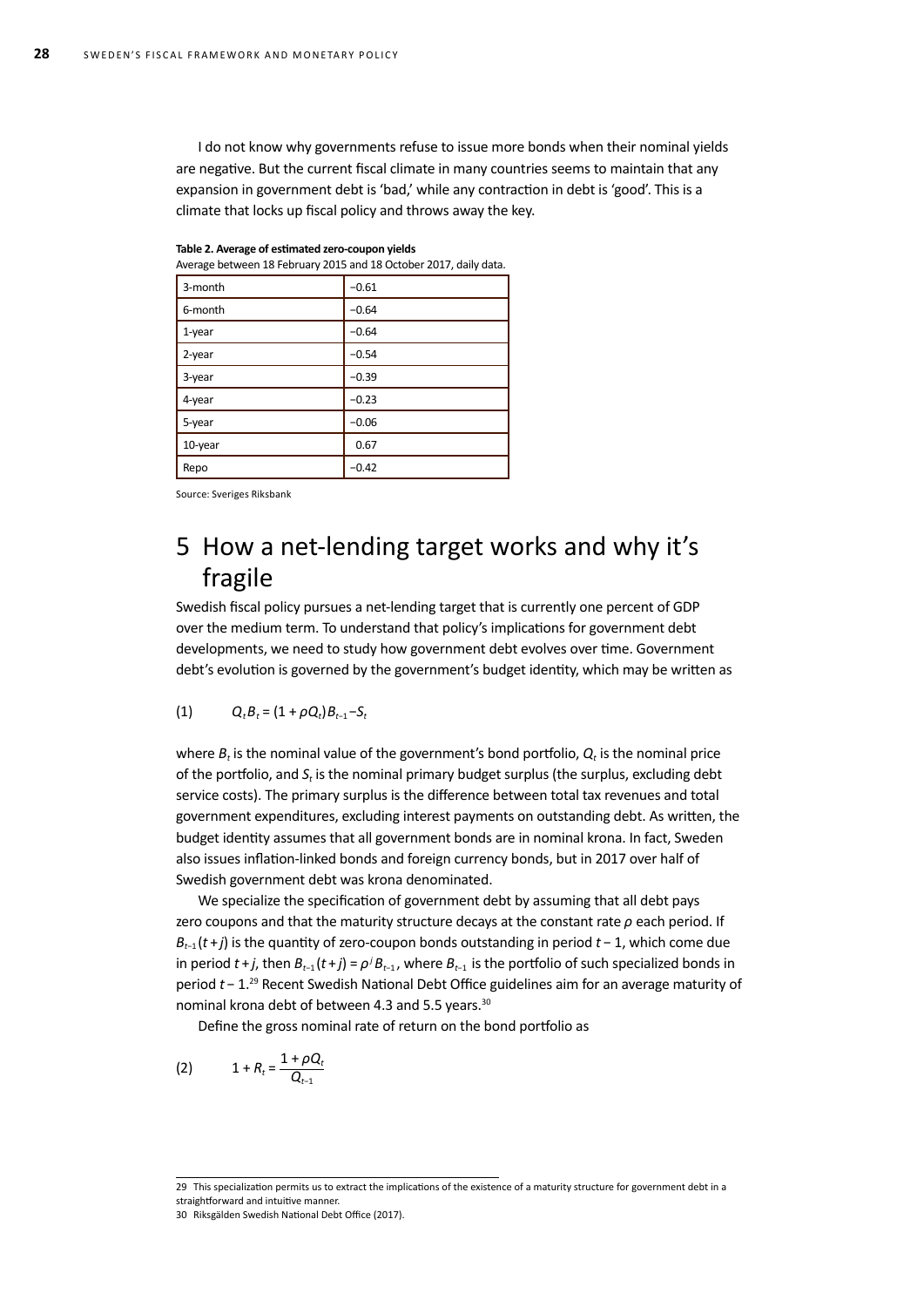This permits expressing the budget identity in terms of the evolution of the market value of debt, denoted by  $Q_t B_t$ , as

$$
(3) \hspace{1cm} Q_t B_t = (1+R_t) Q_{t-1} B_{t-1} - S_t
$$

Let *N<sub>t</sub>* denote net lending by the government, defined as

(4) 
$$
N_t \equiv - (Q_t B_t - Q_{t-1} B_{t-1})
$$

Net borrowing is the change in the market value of outstanding government debt, so net lending is the negative of this change.

Then we can write the budget identity as

(5) 
$$
N_t = - (Q_t B_t - Q_{t-1} B_{t-1}) = S_t - R_t Q_{t-1} B_{t-1}
$$

where the term *R<sub>t</sub> Q<sub>t−1</sub> B<sub>t−1</sub>* reflects interest payments on outstanding debt, which is also called debt service costs.

To relate the budget identity to the government's net-lending rule, we scale all variables by nominal GDP, *Yt*, and express ratios to aggregate income as lower-case letters. Letting *bt*  denote the ratio of the market value of debt to GDP, expression (5) becomes $31$ 

(6) 
$$
n_t = -\left(b_t - \frac{1}{1+G_t}b_{t-1}\right) = s_t - \frac{R_t}{1+G_t}b_{t-1}
$$

Denote the net-lending target by *n*\*. When Sweden sets this target at 1 percent of GDP, *n*\* = 0.01. Government policy aims to achieve this target by adjusting its fiscal instruments – taxes, government consumption and investment, and transfer payments – which are summarized by the primary surplus,  $s_t$ . We shall treat the primary surplus as the government's fiscal instrument.

#### 5.1 Always on target

Initially, let's make the simplifying and extreme assumption that the government hits this target every period, so that  $n_t = n^*$  all the time. Imposing this on the government's budget identity in expression (6) implies that

(7) 
$$
S_t = n^* + \frac{R_t}{1 + G_t} b_{t-1}
$$

This expression is a rule for setting the surplus that makes net lending always equal to its target. To hit the net-lending target every period, the primary surplus must equal that target value plus the real interest payments on debt carried over from the past. In this expression,  $R_t/(1 + G_t)$  is the real – inflation-adjusted – rate of return on the government's bond portfolio.

The extreme assumption produces extreme policy behavior: the government must adjust the real primary surplus one-for-one with real debt service. This has two consequences. First, to achieve the net-lending target every period, the government loses the flexibility to pursue other fiscal goals – macroeconomic stabilization, income distribution, and so forth – even in the short run. Forcing net lending to be always on target makes primary surpluses the exact function of select economic conditions that expression (7) describes.

Second, the government must react to any economic disturbance that raises debt service by raising the primary surplus. If the Riksbank reduces the repo rate in order to

<sup>31</sup> In (6) the variables are defined as  $b_i \equiv \frac{Q_i B_t}{Y_t}$ ,  $s_i \equiv \frac{S_t}{Y_{t'}}$ ,  $n_i \equiv \frac{N_t}{Y_{t'}}$  and  $1 + G_i \equiv \frac{Y_t}{Y_{t-1}} = \frac{P_t}{P_{t-1}} \frac{y_t}{y_{t-1}} = (1 + \pi_t)(1 + g_t)$ , where  $G_t$  is the net growth rate of nominal GDP,  $y_t$ , and  $P_t$  is the general price level, so  $\pi_t$  is the net inflation rate, and  $g_t$  is the net growth rate of real GDP.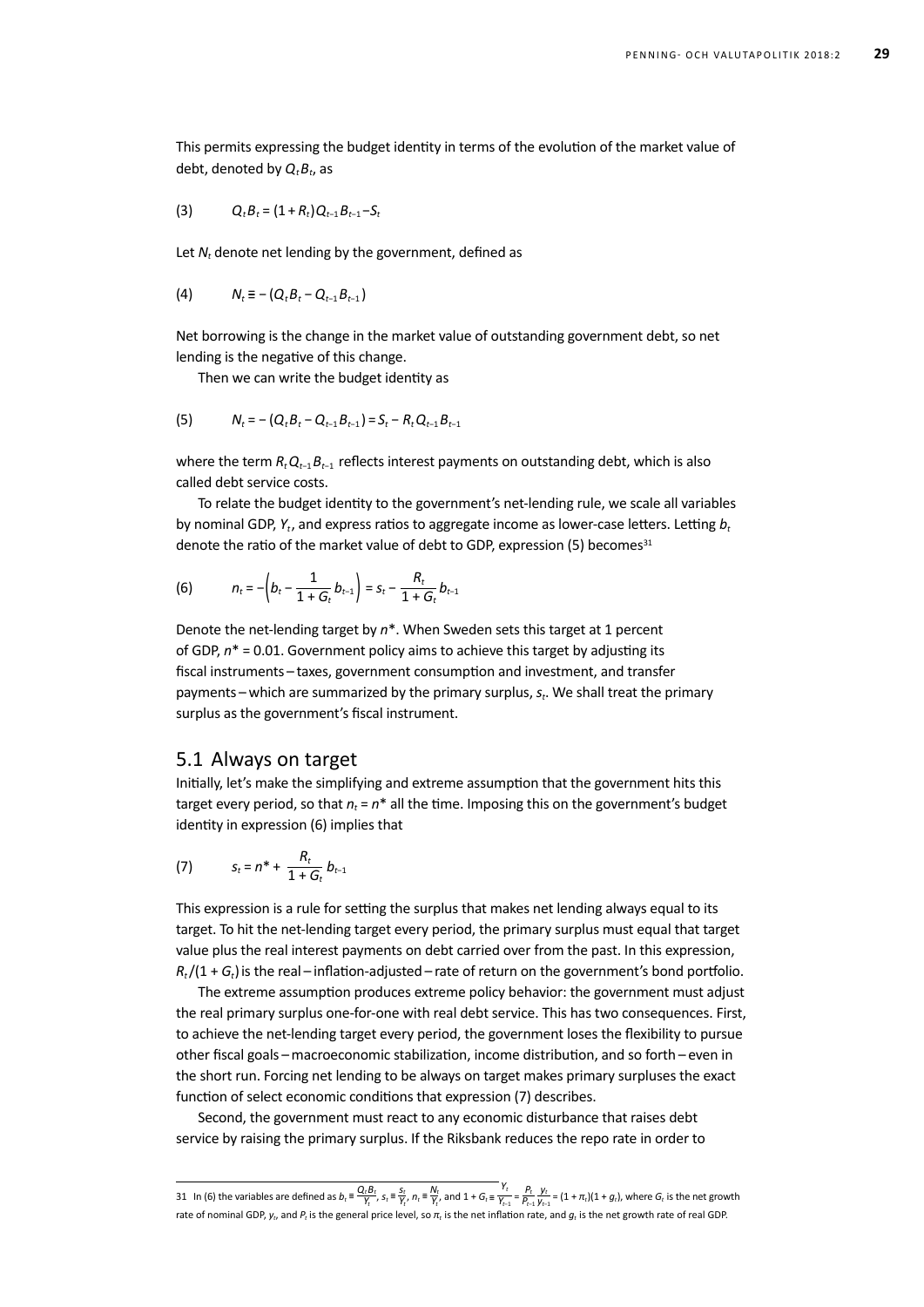stimulate inflation, for example, then at least initially real interest rates are likely to fall at all maturities. This reduces the real return on outstanding debt and, hence, debt service costs. The government then must reduce primary surpluses – that is, engage in expansionary fiscal policy – to maintain the net-lending target.

Many other economic shocks will also affect debt service because interest rates on government debt are highly sensitive to both domestic and foreign disturbances. Any shock that reduces debt service, must be met with lower primary surpluses if net lending is to stay on target.

Notice that debt service costs in (7) can be rewritten as

$$
(8) \qquad \frac{R_t}{1+g_t}\frac{B_{t-1}}{P_t}
$$

where  $1 + g_t$  is real economic growth. Now passive fiscal behavior is apparent: a higher price level calls for a lower surplus. In principle, there is no conflict between a net-lending target and passive fiscal backing for monetary policy. The fiscal behavior that (7) describes delivers both the lending target and the fiscal backing.

#### 5.2 Gradually on target

Neither the Swedish government, nor any government, aims to keep net lending on target all the time. Instead, the target is intended to be hit on average over the course of economic cycles. We can generalize this analysis by allowing the adjustment to the net-lending target to be gradual. One fiscal rule that gradually achieves the net-lending target is

(9) 
$$
s_t - \bar{s} = -\gamma (n_t - n^*),
$$
  $\gamma > 0$ 

where  $\bar{s}$  is the long-run primary surplus-GDP level. By this rule, whenever net lending is above target,  $n_t > n^*$ , the government makes the primary surplus lower than its long-run value. A lower surplus reduces net lending (or increases government borrowing) to reduce net lending back to target over time. The rule in (9) is a stylized description of fiscal behavior. Economic theory often posits stylized behavior in order to focus attention on a single aspect of what policy does – in this case, how surpluses react to net lending. A rule like (9) could be far more complicated to try to capture actual policy behavior, but that would merely make the analysis more complex and less transparent.

For this net-lending rule to stabilize government debt and reach the net-lending target in the long run, primary surpluses must respond to net lending with sufficient strength. This implies a restriction on the coefficient *γ* in (9). To derive that restriction, substitute the fiscal rule, (9), into the government's budget identity, (6), to obtain an equation that describes how the real market value of outstanding debt-GDP evolves over time

(10) 
$$
b_t = \frac{1}{1+G_t} \left( 1 + \frac{R_t}{1+\gamma} \right) b_{t-1} - \frac{\bar{s} + \gamma n^*}{1+\gamma}
$$

Stability requires that over time the market value of debt as a share of output converges to a constant, which requires that the coefficient on lagged debt in (10) lies between 0 and  $1^{32}$ 

(11) 
$$
0 < \frac{1}{1+G_t} \left( 1 + \frac{R_t}{1+\gamma} \right) < 1
$$

After some manipulation, we see that this restriction implies an appropriate range for the policy parameter *γ*

<sup>32</sup> Technically, the coefficient on debt could also lie between 0 and −1, but negative coefficients create oscillatory behavior that governments would usually want to avoid.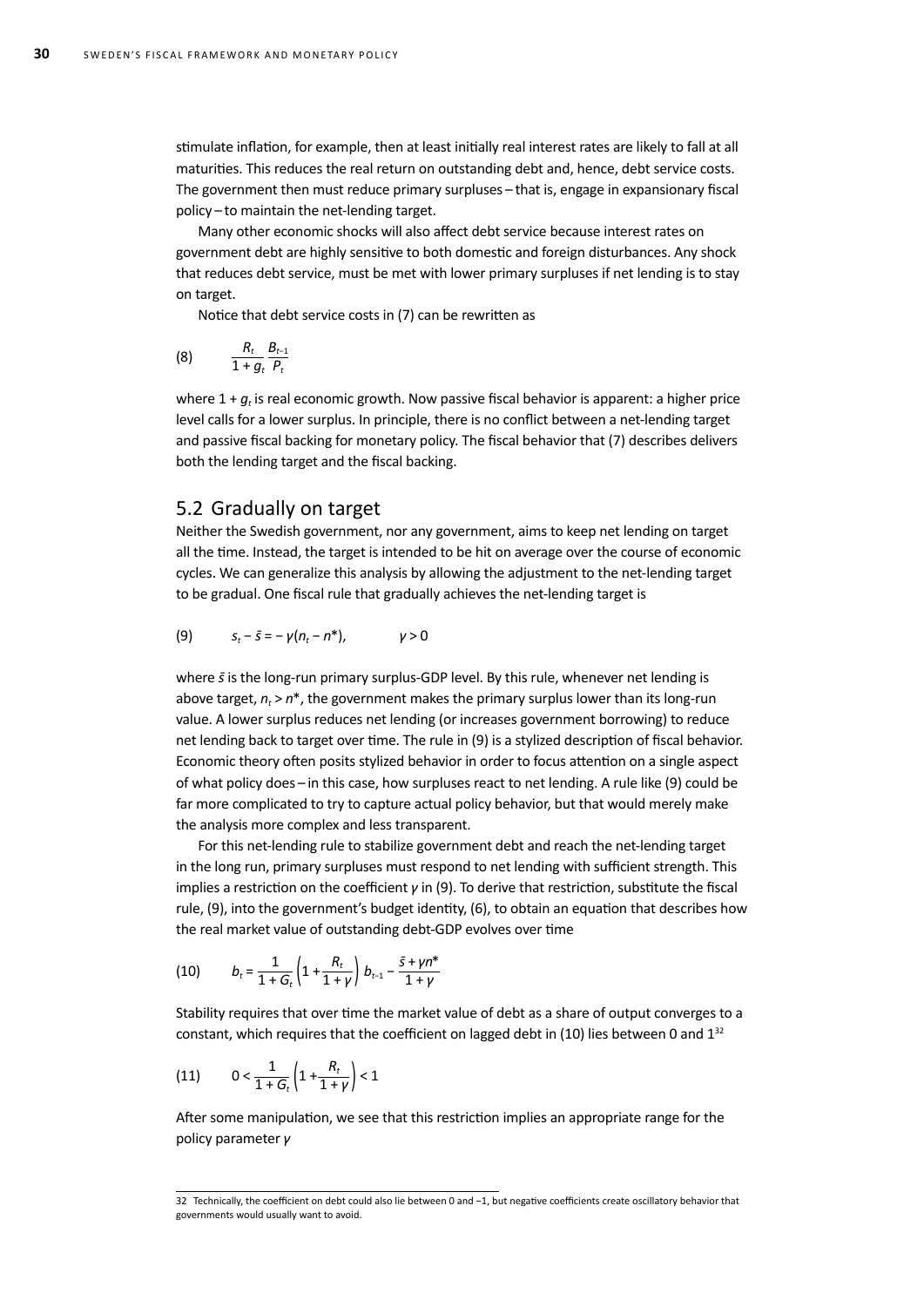$$
(12) \qquad 1+\gamma>\frac{R_t}{G_t}
$$

Because debt stabilization is by nature about the long run, we can consider this condition when inflation, economic growth, and interest rates are at their constant long-run values. Substituting these long-run relations in for *R*/*G* yields the restriction that government must make primary surpluses react to net lending with a coefficient that satisfies

(13) 
$$
\gamma > \frac{(1+\pi^*)(r-g)}{(1+\pi^*)(1+g)-1} = \frac{(1+\pi^*)(r-g)}{G}
$$

This expression has a straightforward interpretation. *π*\* is the central bank's inflation target, so in the case of Sweden,  $1 + \pi^* = 1.02$ , given the Riksbank's two percent inflation target. *r* − *g* is the difference between the real interest rate on government bonds and the growth rate of real GDP in the long run. Economies that permanently grow faster than the cost of borrowing have no need for fiscal rules because tax revenues are assured to grow more rapidly than real debt service; those fortunate economies can simply 'grow out of deficits'.<sup>33</sup>

It is reasonable to assume that over the broad span of time in Sweden, the real interest rate exceeds the real growth rate. The denominator in (13) may be rewritten in terms of the growth rate of nominal GDP as  $(1 + \pi^*)(1 + g) - 1 = G$ , where *G* is the *net* growth rate of nominal GDP, so it is a number like 0.04 when the price level and real output both grow at two percent annually. Higher nominal growth requires a smaller reaction of surpluses to net lending for two reasons. First, higher real growth automatically reduces the debt-GDP ratio. Second, higher inflation reduces bond prices and, therefore, the market value of debt.

Table 3 reports threshold values for the responsiveness of surpluses to net lending in order to stabilize debt-GDP when long-run real interest and growth rates take on different combinations. Because the rule in (9) is written with a −*γ*, values in the table should be understood as making surplus deviations move in the opposite direction from net-lending deviations. These calculations impose that the Riksbank hits its 2% inflation target in the long run. When *γ* exceeds these thresholds, in the long run the debt-GDP ratio is constant and equal to the discounted present value of the long-run primary surplus-GDP ratio.

| --<br>Growth rate (%)<br>Real rate (%) | $\mathbf 0$ | $\mathbf{1}$ | $\overline{2}$ | $\overline{\mathbf{3}}$ | $\overline{a}$ | 5            |
|----------------------------------------|-------------|--------------|----------------|-------------------------|----------------|--------------|
| 0                                      | 0           |              |                |                         |                |              |
|                                        | 0.51        | $\Omega$     |                |                         |                |              |
| 2                                      | 1.02        | 0.34         | 0              |                         |                |              |
| 3                                      | 1.53        | 0.68         | 0.25           | 0                       |                |              |
| 4                                      | 2.04        | 1.01         | 0.51           | 0.20                    | 0              |              |
| 5                                      | 2.55        | 1.35         | 0.76           | 0.40                    | 0.17           | <sup>0</sup> |

**Table 3. Implications of combinations of long-run real interest rates and real growth rates for the minimum response of primary surpluses to net lending that will stabilize the debt-GDP ratio**

Note. Entries report threshold values that *γ* in fiscal rule (9) must exceed. These calculations assume an inflation target of 2%. Table excludes the negative threshold values when *g* > *r*.

<sup>33</sup> Since the global financial crisis in 2008, many countries have experienced economic growth rates that exceed real interest rates. Although that experience has been quite persistent, few economists believe it will last forever.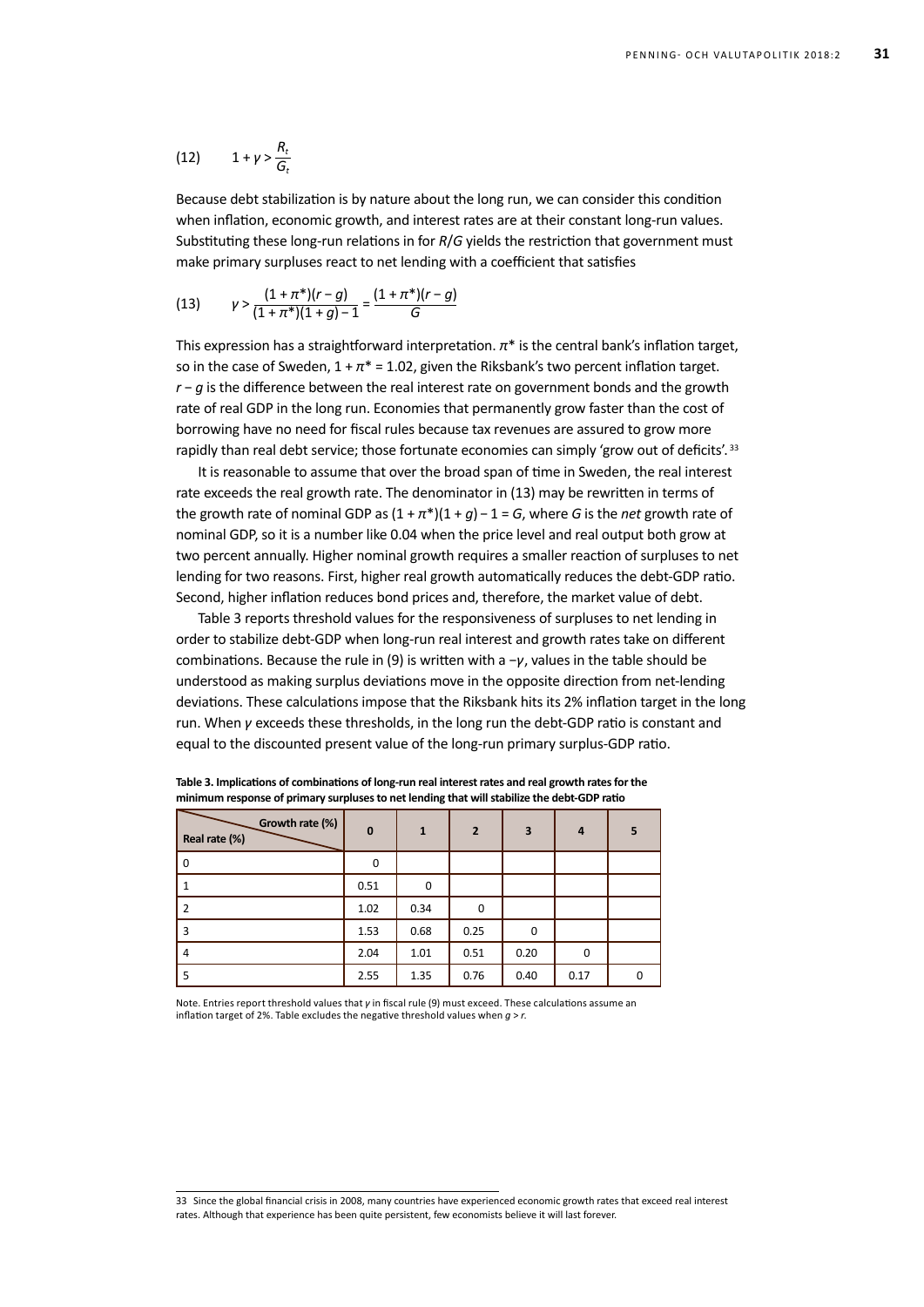| Inflation rate (%)<br>Real rate (%) | $\mathbf{0}$ | 1    | $\overline{2}$ | 3    | $\overline{a}$ |      |
|-------------------------------------|--------------|------|----------------|------|----------------|------|
| 2                                   | 0            | 0    | 0              | 0    | $\mathbf 0$    |      |
| 3                                   | 0.50         | 0.33 | 0.25           | 0.20 | 0.17           | 0.15 |
| $\overline{4}$                      | 1.00         | 0.67 | 0.51           | 0.41 | 0.34           | 0.30 |
|                                     | 1.50         | 1.00 | 0.76           | 0.61 | 0.51           | 0.44 |

**Table 4. Implications of combinations of long-run real interest rates and inflation rate targets for the minimum response of primary surpluses to net lending that will stabilize the debt-GDP ratio**

Note. Entries report threshold values that *γ* in fiscal rule (9) must exceed. These calculations assume a growth rate of real GDP of 2%. Table excludes the negative threshold values when *g* > *r*.

Table 4 makes clear how the central bank's inflation target affects this threshold. A higher inflation target reduces the threshold, permitting the debt-GDP ratio to be stabilized with a weaker response of surpluses to net lending. It might seem odd that the inflation target would have an impact on long-run stabilization of the government debt. The reason for this is that a higher inflation target produces lower bond prices, which reduce the market value of debt as a share of GDP. A lower market value of debt, on average, makes it easier to stabilize the ratio.

The message is that *even in the long run, monetary and fiscal policies must be consistent with each other*.

### 5.3 Alternative representation of fiscal rule

We can derive an alternative representation of the fiscal behavior that underlies the netlending target. This representation ties more closely to theoretical work on how monetary and fiscal policies interact. Combine (6) with the net-lending rule (9) to arrive at a rule that sets the primary surplus in response to net interest payments

(14) 
$$
S_t = \frac{\gamma}{1+\gamma} \frac{R_t}{1+G_t} b_{t-1} + \frac{1}{1+\gamma} (\bar{s} + \gamma n^*)
$$

This expression generalizes the extreme policy behavior that appears in (7) when we assumed the government exactly hit the net-lending target, *n*\*, every period. Whereas in (7) the government increased the primary surplus one-for-one with interest payments, expression (14) instructs the government to gradually raise surpluses by the fraction *γ*/(1 + *γ*) of debt service to cover rising interest expenses.<sup>34</sup>

Section 6 reports some estimates of the surplus rules in equations (9) and (14).

### 5.4 Net lending vs. change in debt

A policy that targets net lending is a very close cousin to a policy that targets the *change* in debt. Net lending is  $n_t = -\left(b_t - \frac{1}{1+G_t}b_{t-1}\right)$ , so when nominal GDP growth,  $G_t$ , is zero, this is simply the change in the market value of the debt-GDP ratio. For this reason, it is useful to study the properties of a policy that targets the change in debt. Let ∆*b<sub>t</sub>* denote the change in debt and ∆*b*\* its target value.

Now the government sets policy to raise the primary surplus whenever the change in debt exceeds target

(15)  $s_t - \bar{s} = \delta(\Delta b_t - \Delta b^*)$ 

<sup>34</sup> The coefficient in (14), *γ*/(1 + *γ*), is less than one to make the adjustment gradual.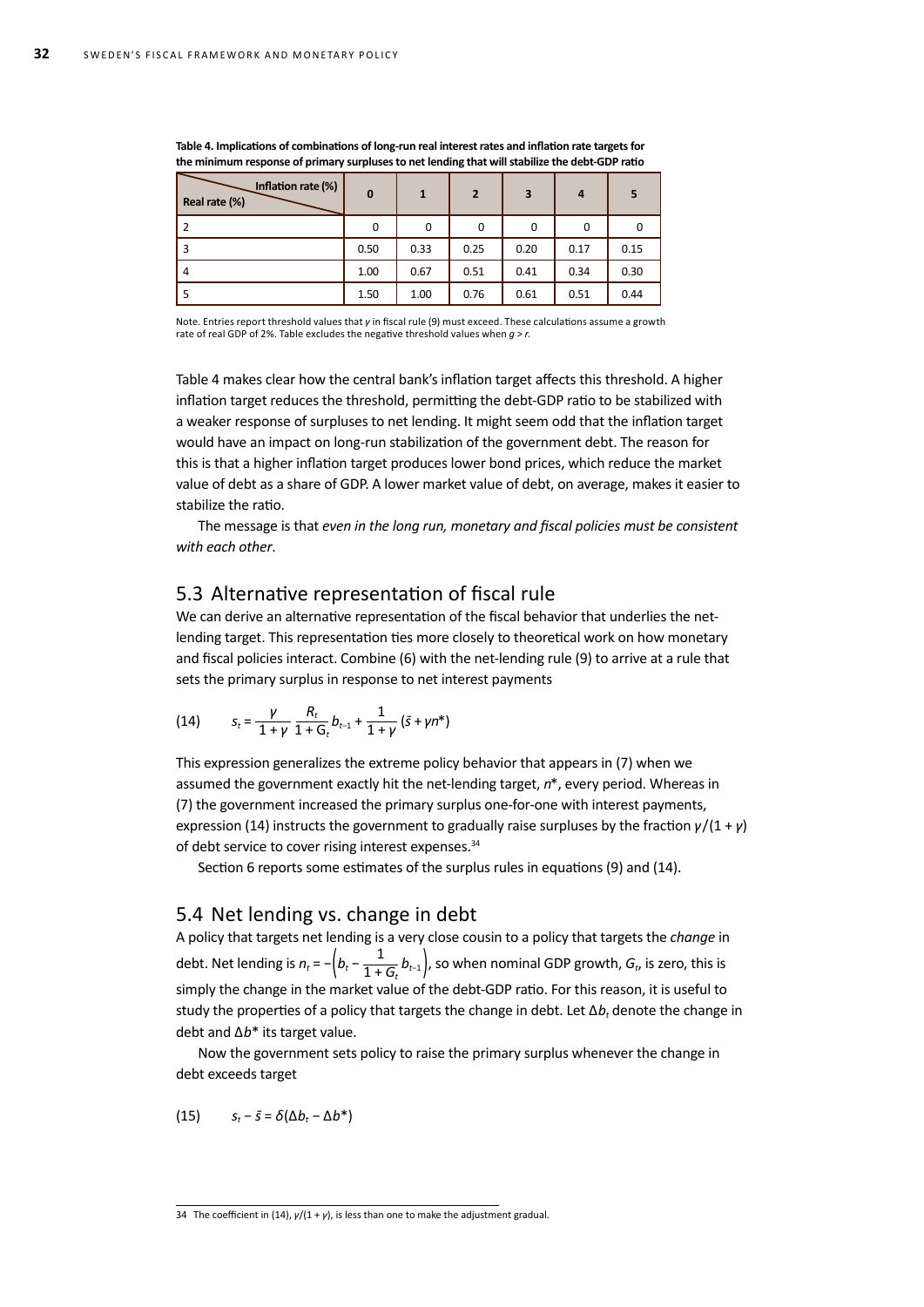so we restrict  $\delta$  to be positive. Combining this rule with the government's budget identity produces an expression for debt's evolution over time<sup>35</sup>

(16) 
$$
b_t = \left(\frac{\beta^{-1} + \delta}{1 + \delta}\right) b_{t-1} - \frac{1}{1 + \delta} (\bar{s} - \delta \Delta b^*)
$$

Debt will be stabilized by this policy only if the coefficient  $\frac{\beta^{-1} + \delta}{1 + \delta} < 1$ . But this can never happen because it requires that real interest rates are negative in the long run.<sup>36</sup>

The reason targeting the change in debt can never stabilize the debt-GDP ratio is obvious. If the change in debt target is positive and it is successfully achieved, then debt is growing at a constant rate as a share of the economy; if the target is negative and achieved, then debt is declining as a share of the economy. In either case, debt is not a stable fraction of GDP.

The only difference between a negative change in debt target and a net-lending target is that net lending scales past debt by the growth rate of nominal GDP. Of course, in periods when nominal GDP growth is small, positive net lending is essentially equivalent to a negative change in debt.

#### 5.5 What these fiscal targets aim to accomplish

Countries adopt fiscal targets, not because the targets *per se* are virtuous, but because the targets help to achieve some broader objectives. Those broader objectives, according to the Swedish fiscal policy framework, are to use fiscal policy to raise the welfare of Swedish citizens through economic growth, redistribution of income, and stabilization of the macro economy. As the framework words it, 'A fundamental precondition for being able to attain the overall objective of fiscal policy is the long-term sustainability of the public finances'.<sup>37</sup> One way to operationalize 'long-term sustainability' is the achievement of a stable debt-GDP ratio over the long run.

Many years ago Phillips (1954) applied the theory of control to categorize three types of policy rules: proportional, integral, and derivative. He argued that the main driver of policy needs to be a proportional rule. The behavior that equation (9) describes makes deviations of the primary surplus from its long-run value proportional to deviations of net lending from target. One can add to that proportional behavior a response to cumulated deviations of debt from target – the 'integral' component – if it is desirable to reduce how long it takes to return to target. Phillips points out that changes in the deviation of debt from target – 'derivative' part – should be used only to dampen any oscillations that might otherwise be present.

Phillips' point is that a fiscal response to *changes* in debt – 'derivatives' – may serve as a supplement to, but not a central component of, policy rules that deliver good economic performance. Because a net-lending target is very close to a change-in-debt target, as I argued in section 5.4, Phillips' argument is that such a target is likely to deliver unstable outcomes for government debt.<sup>38</sup>

Like Switzerland, Sweden stands out among advanced economies by experiencing declining or flat government debt-GDP ratios in the wake of the global financial crisis. After peaking at close to 75 percent during Sweden's banking and debt crisis in the early 1990s, central government debt has fallen steadily, as Figure 8 shows. It was about 35 percent when the global financial crisis hit in 2008 and is now around 30 percent. This has occurred during

<sup>35</sup> As before, we examine how this rule operates over the long run in which interest rates and growth rates are constant. 36 That is, making the coefficient on *bt*−1 less than 1 requires that 1/*β* < 1. But *β*, which determines how

much people discount the future, is always between 0 and 1, implying that people are impatient and prefer to consumer sooner rather than later.

<sup>37</sup> Swedish Government (2011, p. 5).

<sup>38</sup> By Phillips's reasoning, a proportional rule that is more stable than those underlying either the net-lending or change-in-debt targets would simply make surpluses depend on deviations of debt from some target debt-GDP ratio, *b*\*. Such a rule would be  $s_t - \bar{s} = \gamma(b_{t-1} - b^*)$  with  $\gamma > \beta^{-1} - 1$ . This restriction on  $\gamma$  instructs the government to raise surpluses with debt by enough to cover the increase in real interest payments plus some amount to return debt to target.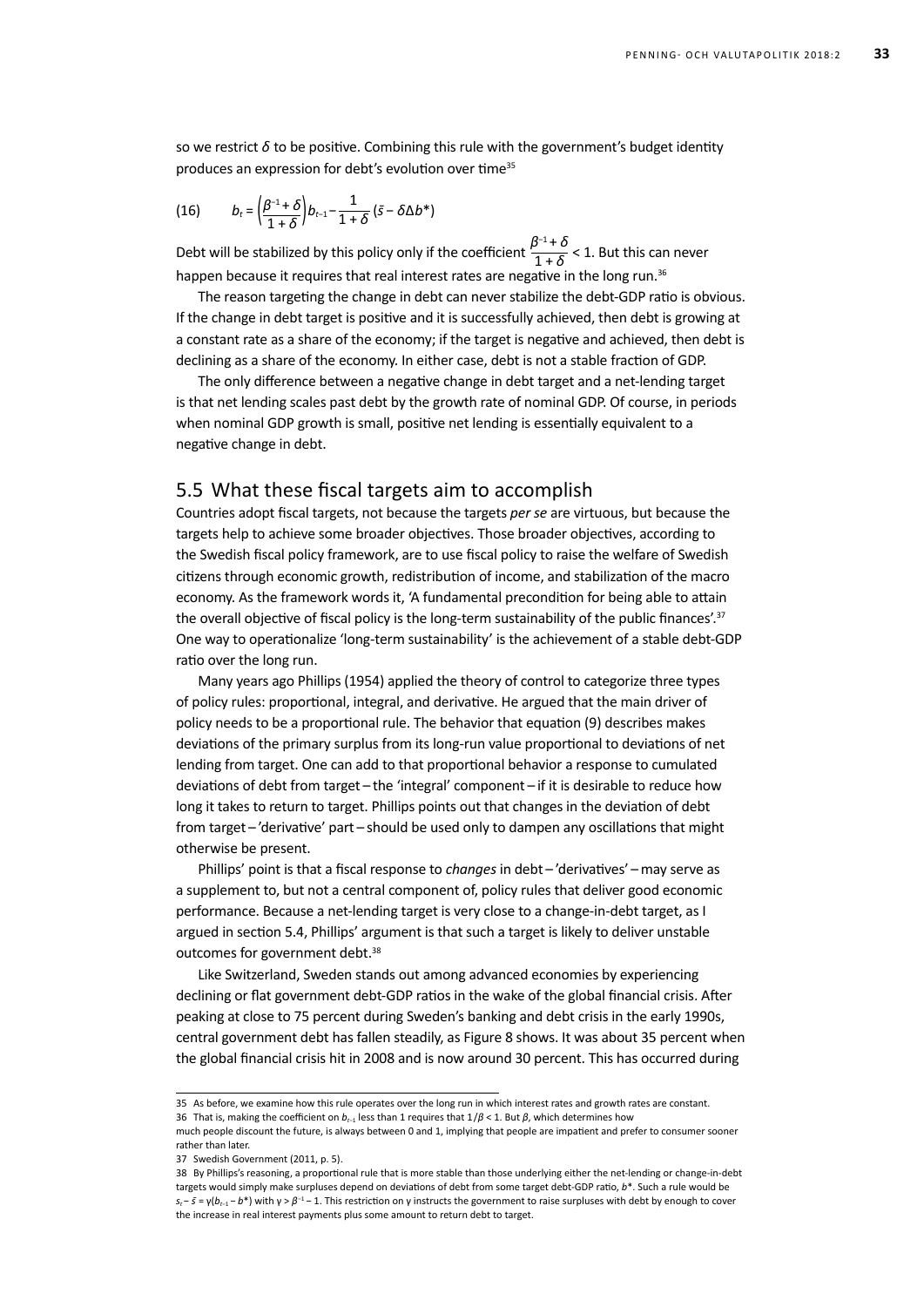a period in which government debt in nearly every other country expanded rapidly and, in most cases, has remained elevated a decade after the crisis began.

At one level, this remarkable stability in government debt underscores the success of the Swedish fiscal policy framework. At the same time that debt has declined in recent years, many nominal bond yields have been negative, as section 4 documents. As I argued in that section, Swedish governments have declined the bond market's offer of a free lunch, which presents an opportunity to raise welfare among Swedes. Perhaps this is a sign of an overlyrigid desire to reduce government debt, regardless of prevailing economic conditions.



Source: Riksgälden Swedish National Debt Office, Debt Statistics

Government bond developments in Figure 8 are reflected in net-lending data. Figure 9 plots net lending as a percentage of GDP, along with the net-lending target, which was two percent of GDP until it was reduced to one percent in 2007. Most notable in this figure is the sharp increase in net lending over the past few years. In the process of refusing the free lunch, the government actually chose to *reduce* its borrowing when the bond market was willing to pay for the privilege to lend.



Source: Riksgälden Swedish National Debt Office, Debt Statistics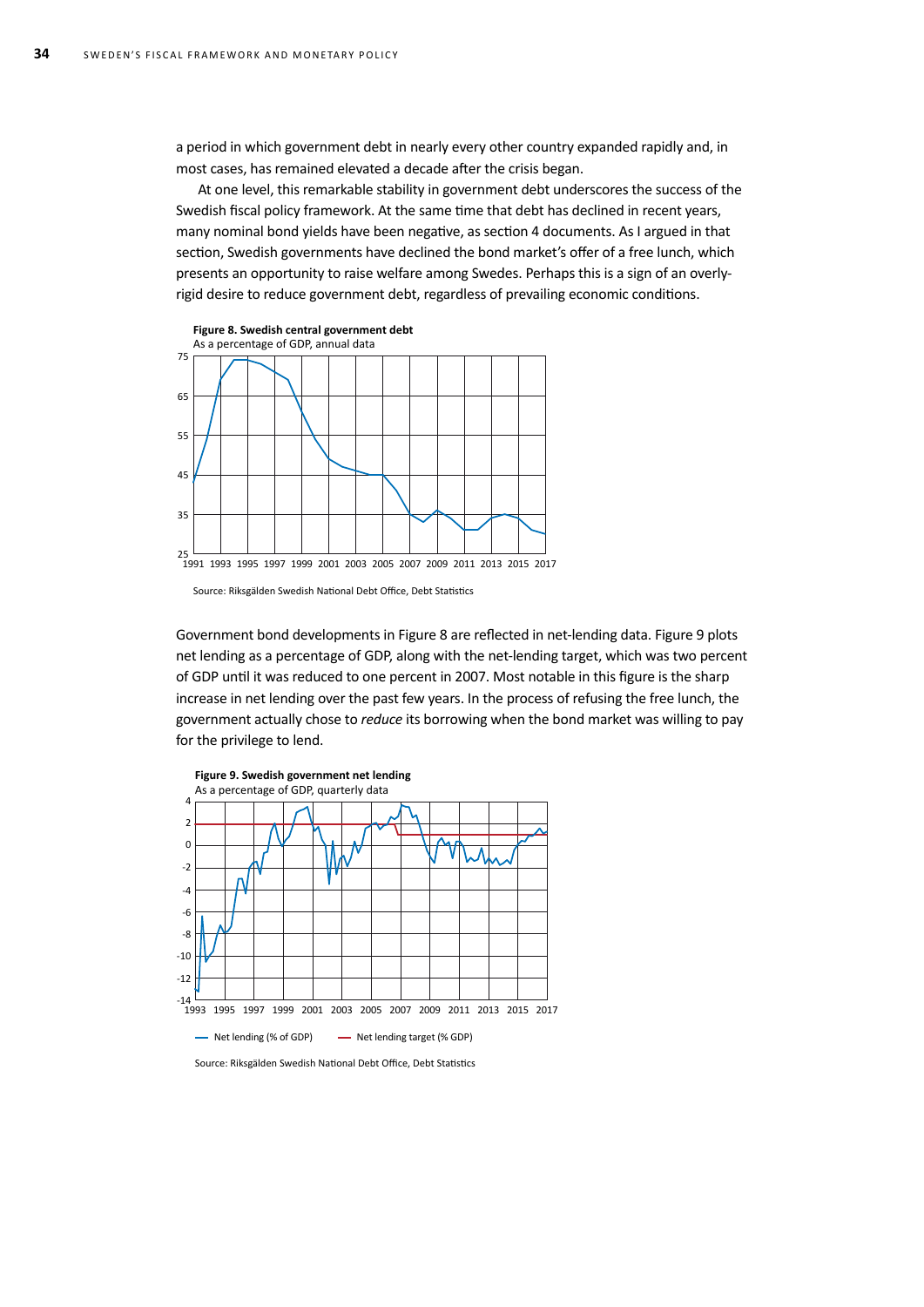# 6 Some estimates from Swedish data

Can we find support in Swedish data for the fiscal policy actions that underlie the net-lending target? This section turns to some estimates of Swedish fiscal policy behavior to address that question.

### 6.1 Estimates of net-lending rule

As a first pass at applying this theoretical reasoning to Swedish data, I estimate versions of the fiscal rule in expression (9), which adjusts the primary surplus to target net lending. Table 5 reports estimates of fiscal behavior using quarterly data from 1993 through the first half of 2017.

These estimates do not lend support to the hypothesis that Swedish fiscal policy adjusts primary surpluses to target net lending, as fiscal rule (9) posits. Negative values of the thresholds in Table 3 give the minimum response of surpluses to net lending - the *γ* coefficient in the rule – that stabilizes government debt. To return net lending to target, surpluses must move in the opposite direction of net lending's deviation from target: if net lending is too high, surpluses must be reduced. Taken at face value, the estimates in the first three columns of Table 5 report that when net lending is high, the government raises surpluses. This reaction does not appear to be consistent with a net-lending target because it makes net lending increase to deviate farther from target. This pattern holds in both the ordinary least squares and the instrumental variables panels. The instrumental variables estimates aim to address the fact that the ordinary least squares estimates are contaminated by the naturally positive relationship between net lending and the primary surplus that the government's budget identity delivers.

The fourth columns in the two panels seem more promising. That specification alters fiscal rule (9) by making surpluses react to lags in both net lending and in surpluses, a specification that smooths the fiscal response over time. Although the coefficient on lagged net lending is negative, as stabilizing behavior requires, it is not statistically different from 0. The long-run response of surpluses to net lending takes account of how current surpluses depend on past surpluses, a dependence that raises the response well above the estimate of 0.107 reported as the coefficient on lagged net lending. But because that coefficient is not statistically significant, it is difficult to conclude there is strong evidence that fiscal policy follows the net-lending rule in equation  $(9).^{39}$ 

The fourth column of the instrumental variables panel reports a somewhat more significant coefficient on lagged net lending. Unfortunately, the estimate on lagged surpluses implies that the equation is not stable, with surpluses exploding over time. This economically nonsensical estimate makes it hard to take the equation seriously as a description of fiscal policy behavior.

<sup>39</sup> In the regression  $s_r = \rho s_{r-1} + \gamma(n_{r-1} - n^*) + \bar{s}$ , the long-run response of surpluses to past net lending is + $\gamma/(1 - \rho)$ , where in Table 5, *ρ* is estimated to be 0.979.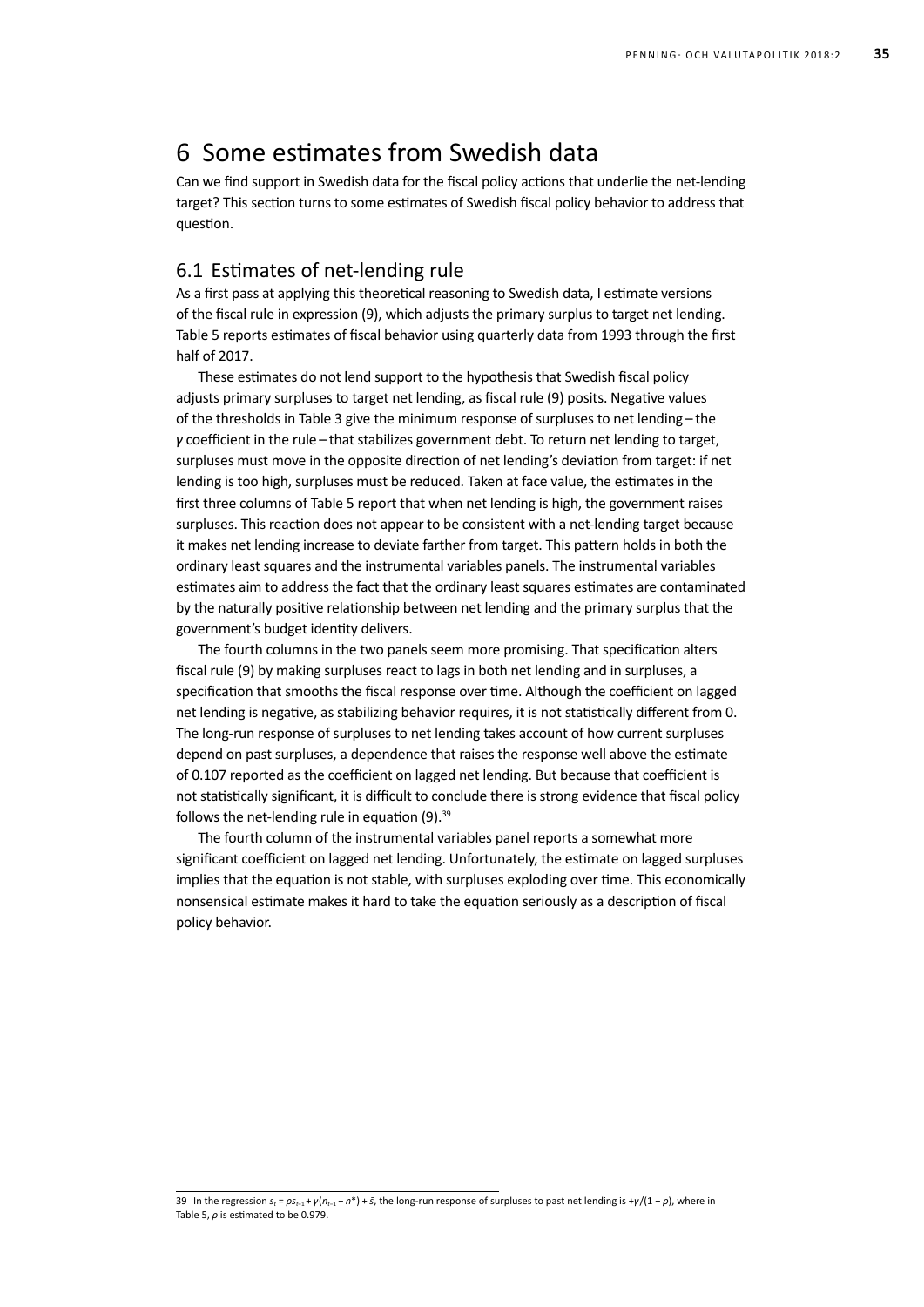| Dependent variable $s_t$  |                               |                        |                       |                       |  |  |
|---------------------------|-------------------------------|------------------------|-----------------------|-----------------------|--|--|
|                           | <b>Ordinary Least Squares</b> |                        |                       |                       |  |  |
| $n_t$                     | $0.974***$<br>(0.028)         |                        | $0.597***$<br>(0.059) |                       |  |  |
| $n_{t-1}$                 |                               | $0.848***$<br>(0.043)  |                       | $-0.107$<br>(0.123)   |  |  |
| $\textbf{\emph{S}}_{t-1}$ |                               |                        | $0.372***$<br>(0.055) | $0.979***$<br>(0.121) |  |  |
| const                     | $0.276***$<br>(0.101)         | $0.321**$<br>(0.155)   | $0.224***$<br>(0.101) | 0.043<br>(0.125)      |  |  |
|                           |                               | Instrumental variables |                       |                       |  |  |
| $n_t$                     | $0.921***$<br>(0.045)         |                        | 0.046<br>(0.108)      |                       |  |  |
| $n_{t-1}$                 |                               | $0.788***$<br>(0.052)  |                       | $-0.182*$<br>(0.099)  |  |  |
| $S_{t-1}$                 |                               |                        | $0.854***$<br>(0.099) | $1.073***$<br>(0.103) |  |  |
| const                     | $0.308***$<br>(0.101)         | $0.374***$<br>(0.133)  | 0.111<br>(0.086)      | 0.042<br>(0.091)      |  |  |

#### **Table 5. Estimates of** *γ* **in expression (9)**

Note. Dependent variable is primary surplus,  $s_t$ , as percentage of GDP. Independent variables are *nt* and *nt*−1 , net lending as percentage of GDP. Sample for least squares is 1993Q1 to 2017Q2 and for IV is 1994Q4 to 2017Q2. Standard errors in parentheses. Instruments are two lags each of revenues to GDP, government expenditures to GDP, nominal GDP growth, CPI inflation, and the repo rate. Significance levels: \*\*\*(1%), \*\*(5%), \*(10%).

An important shortcoming of the regressions that Table 5 reports is that they do not indicate how primary surpluses and net lending interact dynamically. Although the simple theory above makes surpluses respond immediately to higher net lending, in practice there is no reason to expect such instantaneous reaction. To explore the dynamic interactions, we estimate a two-variable vector autoregression (VAR) with the primary surplus and net lending, both measured as shares of GDP.40 VAR estimates generalize the regression in the fourth column of Table 5 in two ways. First, it permits surpluses to respond to current net lending plus four lags of net lending and surpluses. Second, it models net lending as depending on lags of surpluses and net lending, so the VAR tracks net lending's evolution over time.

40 The VAR employs the Bayesian methods in Sims and Zha (1998). In their notation, the prior sets

 $\lambda_1$  = 1.0,  $\lambda_2$  = 0.5,  $\lambda_3$  = 1.0,  $\lambda_4$  = 0.1,  $\mu_5$  = 1.0,  $\mu_6$  = 1.0. The VAR includes four lags and a constant term in each equation and was estimated over the period 1993Q1 to 2017Q2.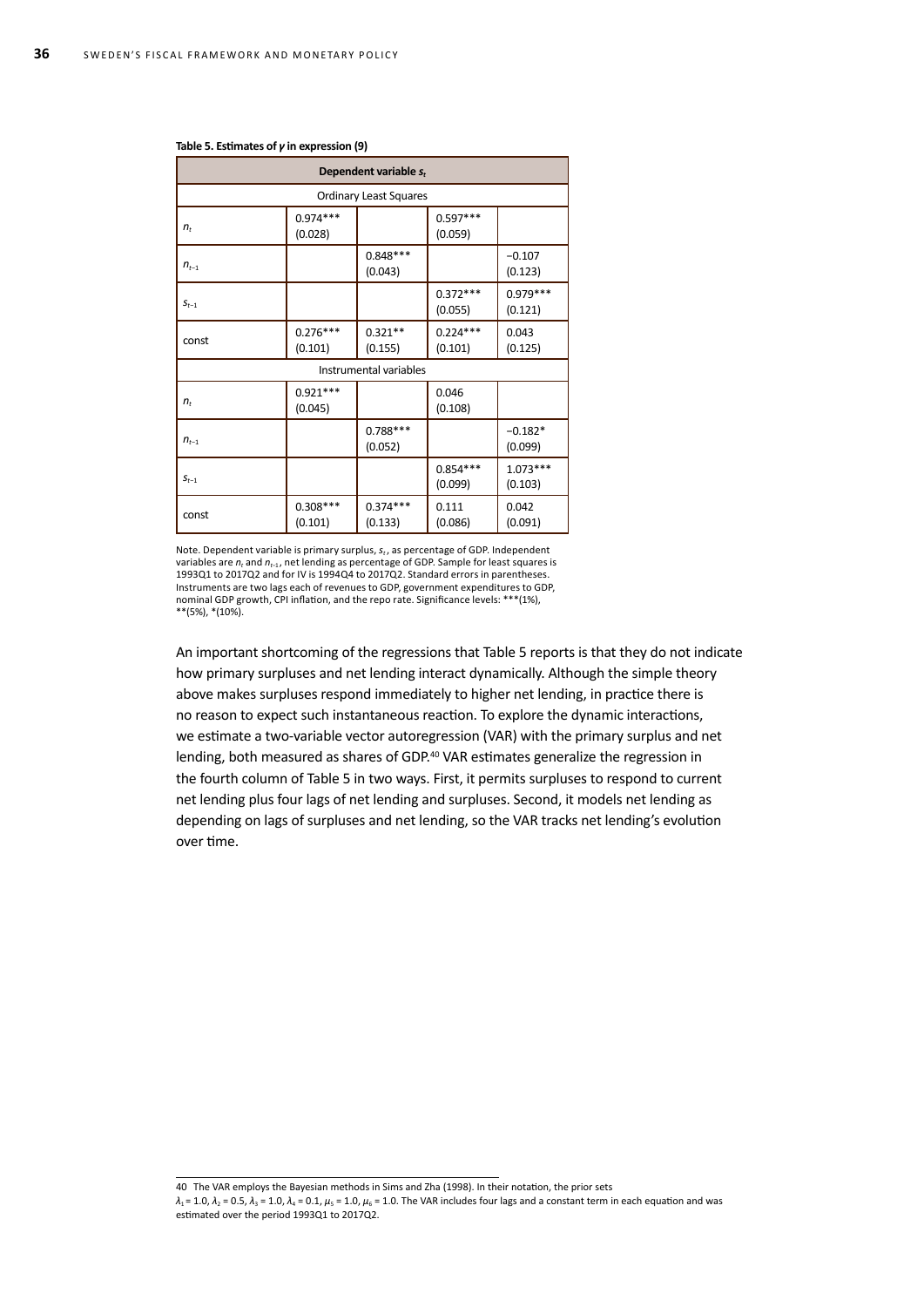

#### **Figure 10. Dynamic responses to shocks in net lending and primary surpluses** As a percentage of GDP

Note. Horizontal labels are quarters. Dashed lines are 90 percent probability bands.

Figure 10 reports how net lending and primary surpluses are correlated with each other over time. Solid lines are point estimates and dashed lines are 90 percent probability bands. The left panel of the figure shows that when net lending rises, primary surpluses also rise, remaining high for about three years. There is some evidence that eventually surpluses begin to fall, as fiscal rule (9) calls for, but even after 10 years the decline in surpluses is not likely to be different from zero. The right panel looks very much like the dynamics that the government budget identity triggers: higher surpluses raise net lending for some period.

As with the static regressions in Table 5, the dynamic patterns in Figure 10 do not support the notion that the Swedish government has systematically followed a rule that reduces primary surpluses whenever net lending is above target.

### 6.2 Response of surpluses to debt service

A central theme of the monetary-fiscal policy interactions that section 2 lays out is that for the central bank to successfully target inflation, fiscal policy must react in particular ways. Whenever monetary policy actions raise (lower) debt service, fiscal policy must eventually respond by raising (lowering) primary surpluses. This is the pattern of response that the alternative representation of fiscal behavior in equation (14) reflects. We now turn to Swedish data to seek evidence of this behavior.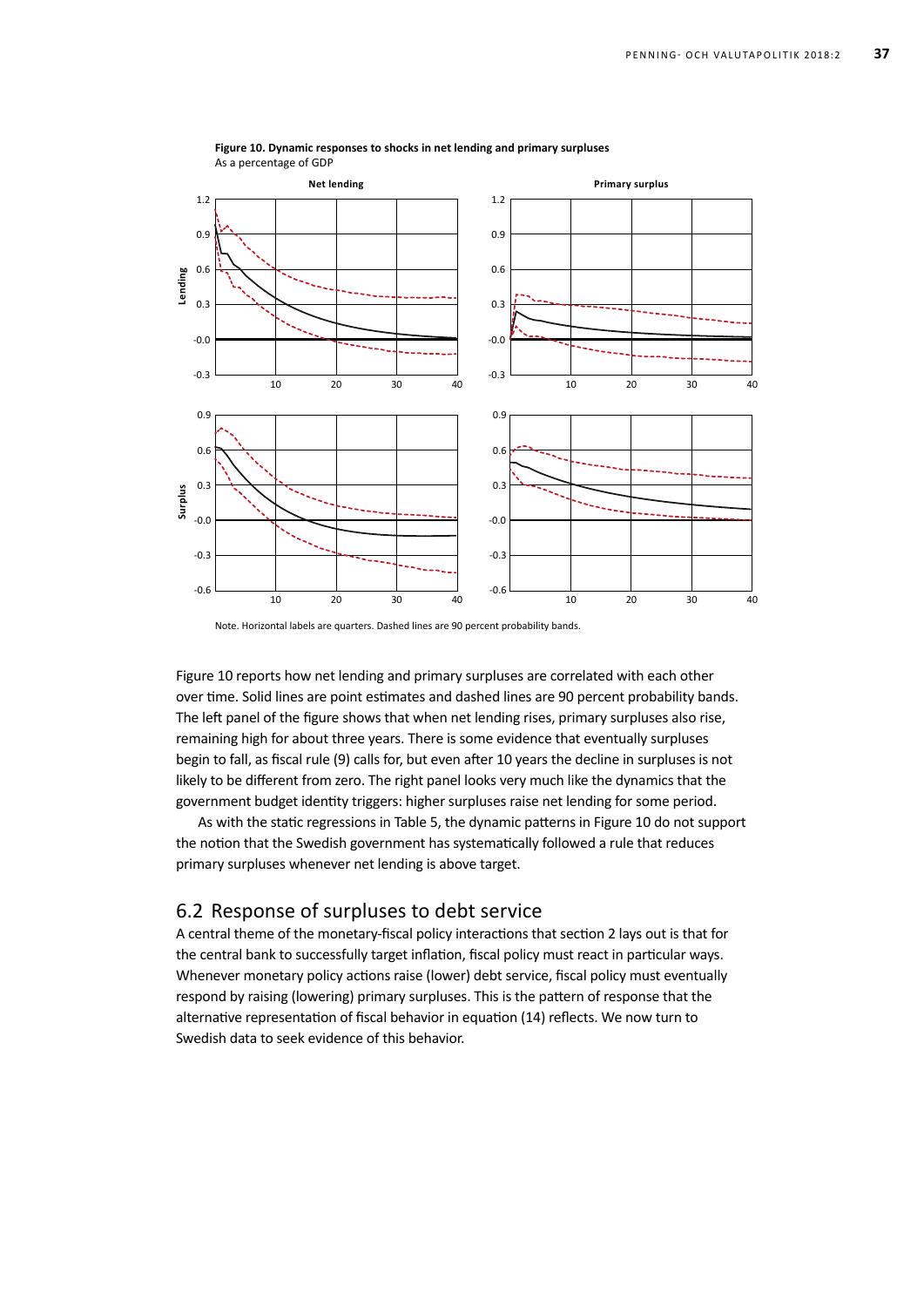| Dependent variable $s_t$ |                      |                        |                       |                       |  |
|--------------------------|----------------------|------------------------|-----------------------|-----------------------|--|
|                          |                      | Ordinary least squares |                       |                       |  |
| $r_t b_{t-1}$            | $0.649*$<br>(0.373)  |                        | 0.183<br>(0.120)      |                       |  |
| $r_{t-1}b_{t-2}$         |                      | $0.687*$<br>(0.348)    |                       | 0.107<br>(0.123)      |  |
| $S_{t-1}$                |                      |                        | $0.871***$<br>(0.032) | $0.872***$<br>(0.033) |  |
| const                    | $-0.733*$<br>(0.376) | $-0.618*$<br>(0.353)   | 0.019<br>(0.123)      | 0.043<br>(0.125)      |  |
|                          |                      | Instrumental variables |                       |                       |  |
| $n_t$                    | 0.408<br>(0.301)     |                        | $0.175*$<br>(0.102)   |                       |  |
| $n_{t-1}$                |                      | 0.308<br>(0.290)       |                       | $0.182*$<br>(0.099)   |  |
| $S_{t-1}$                |                      |                        | 0.889***<br>(0.034)   | $0.891***$<br>(0.034) |  |
| const                    | 0.067<br>(0.267)     | 0.094<br>(0.266)       | 0.047<br>(0.090)      | 0.042<br>(0.091)      |  |

### **Table 6. Estimates of** *<sup>γ</sup>* **1 +** *γ* **in expression (9)**

Note. Dependent variable is primary surplus, *st*, as percentage of GDP. Independent variables are *rt bt*−1, net interest payments in period *t* and *rt*−1 *bt*−2, net interest payments in period *t*−1. Sample for least squares is 1993Q1 to 2017Q2 and for IV is 1994Q4 to 2017Q2. Standard errors in parentheses. Instruments are two lags each of revenues to GDP, government expenditures to GDP, nominal GDP growth, CPI inflation, and the repo rate. Significance levels: \*\*\*(1%), \*\*(5%), \*(10%).

Table 6 reports estimates of variants on equation (14), which depicts how surpluses react to debt service. As with the estimates in Table 5, these results must be interpreted cautiously. The government's budget identity induces a positive relationship between the primary surplus and interest payments on the debt. To see this, write the identity in (6) as

$$
(17) \t bt + st = \left(\frac{1+R_t}{1+G_t}\right) bt-1
$$

On the right side of this identity are the real principal on the debt-GDP ratio,  $\frac{1}{1+G_t}$   $b_{t-1}$ , and the real interest payments on that ratio,  $\frac{R_t}{1 + G_t} b_{t-1}$ . The identity says that when interest payments rise, they must be financed by either higher surpluses, *st*, or more debt issuance, *bt*. But this relationship stems from an accounting fact, not from any explicit *policy behavior*, which is the object of our interest.

With this cautionary note in mind, we turn to Table 6. Although all the estimated coefficients on debt service, either *r<sub>t</sub>b<sub>t−1</sub>* or *r<sub>t−1</sub>b<sub>t−2</sub>*, are positive, none are statistically different from zero. This includes both the least squares and the instrumental variables estimates and specifications with and without lagged surpluses. Despite the positive correlation that the budget identity imposes, these regressions do not provide strong evidence that higher debt service leads to higher surpluses, as passive fiscal behavior in the conventional policy regime requires.

Figure 11 reports dynamic correlations between primary surpluses and debt service from a VAR that includes those variables. With a two-year lag, higher debt service is followed by higher surpluses (first column of figure). The second column shows that higher surpluses are followed by lower interest payments, as expected if surpluses are used to retire outstanding debt.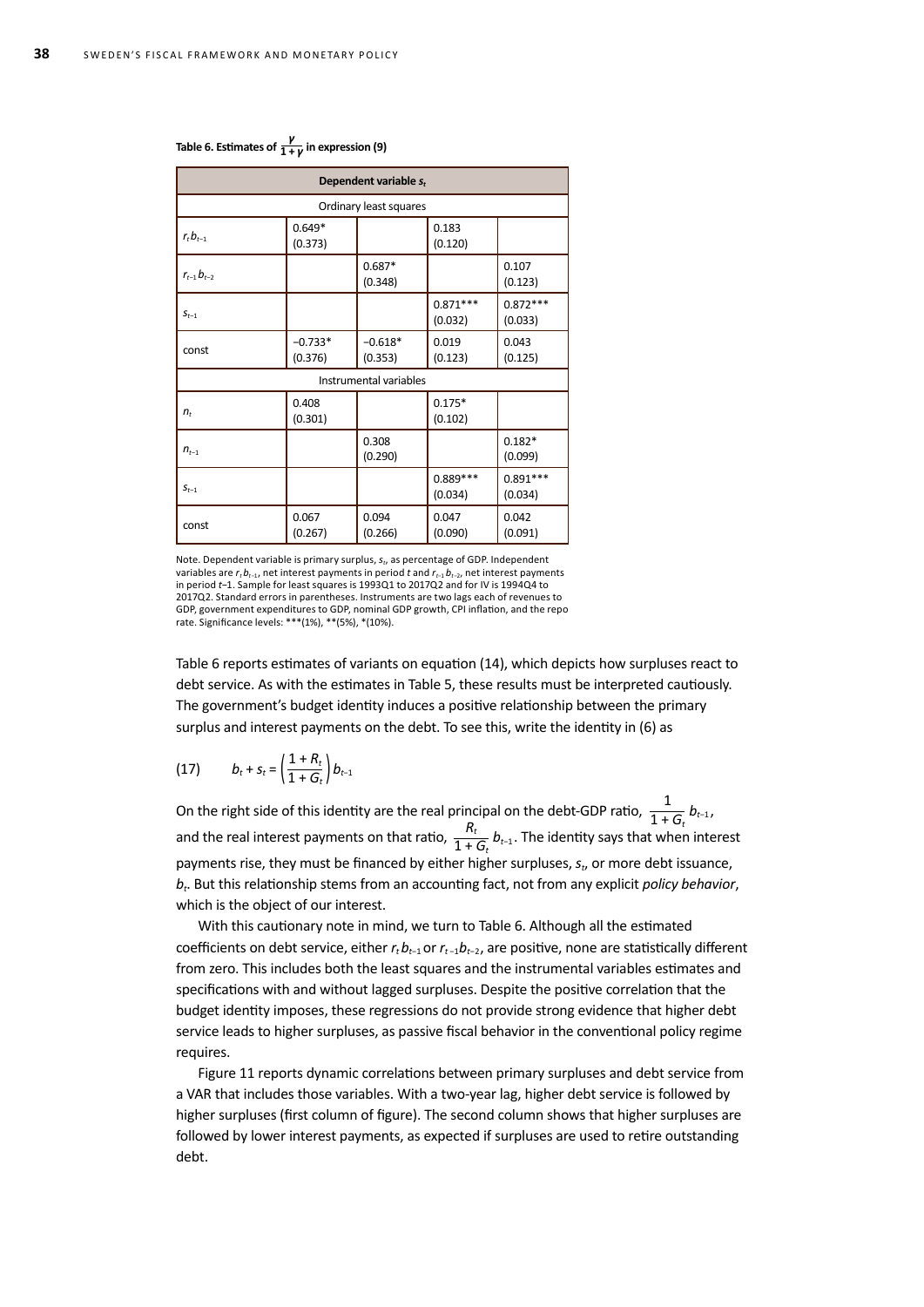

**Figure 11. Dynamic responses to shocks in net interest payments and primary surpluses** As a percentage of GDP

Whether these estimates recover fiscal behavior or merely reflect fiscal dynamics created by the government's budget identity is an open question. The evidence is, at best, merely suggestive of how Swedish fiscal policy has behaved. The estimates are crude because they do not account for the fact that variables in the regressions may be determined simultaneously. Leeper and Li (2016) point out, for example, that regressions of surpluses on past debt – or, as in Table 6, interest payments on debt – can be seriously biased, depending on which monetary-fiscal regime prevailed over the sample. Less crude estimates would entail jointly estimating policy behavior and private sector behavior as a means of identifying the fiscal rule. Work of this sort ought to be routine in any country that seeks to follow a well-specified fiscal target.

# 7 Subtle ways that monetary policy affects fiscal policy

Government debt is like any other asset: its value depends on discounted expected cash flows. Cash flows associated with government debt are real primary surpluses – the excess of revenues over expenditures, not including net interest payments on outstanding debt. Primary surpluses are debt's cash flows because they provide the real future payments that back government debt. Real interest rates determine the rate at which surpluses are discounted.

### 7.1 Demand for government bonds

Debt valuation can be understood using basic supply and demand analysis in the bond market. Start from the government budget identity above, which I repeat here, slightly rewritten by dividing through by the price level to convert debt and surpluses from krona into real units of goods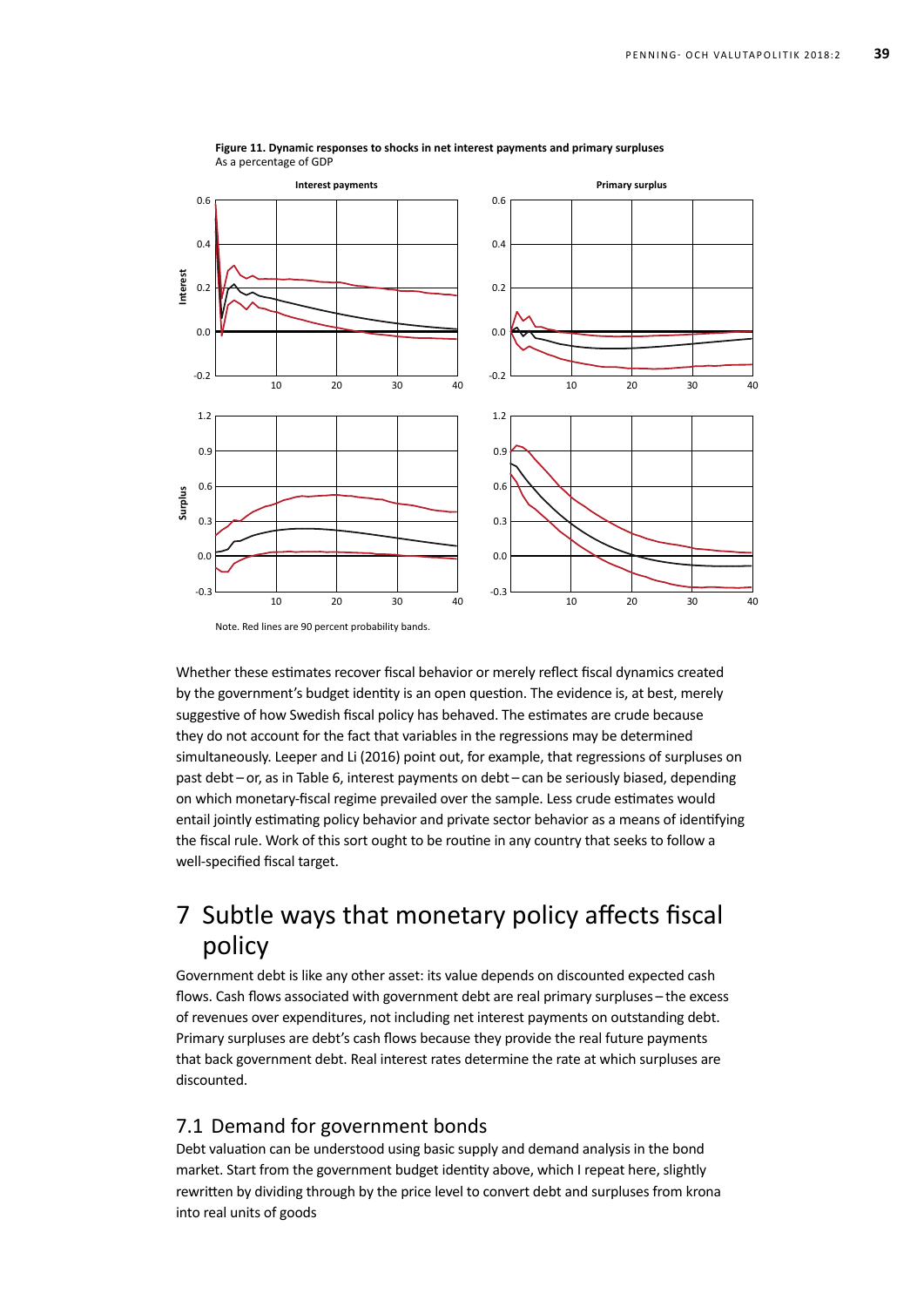(18) 
$$
\frac{Q_t B_t}{P_t} + S_t = \frac{(1 + \rho Q_t) B_{t-1}}{P_t}
$$

We want to know the value of debt outstanding at the beginning of the current period. period *t*, which is  $\frac{(1+\rho Q_t)B_{t-1}}{P_t}$ . Already from the left side of this identity, we see that the higher is the current real primary surplus, *st*, the higher is the value of inherited debt (holding fixed the value of newly issued debt). But this identity implies the value of outstanding debt depends on *all future* primary surpluses as well, which leads to the debt-valuation equation<sup>41</sup>

(19) 
$$
\frac{(1+\rho Q_t)B_{t-1}}{P_t} = E_t \sum_{T=t}^{\infty} q_{t,T} s_T
$$

Using this expression in the budget identity in (18) yields

$$
(20) \qquad \frac{Q_t B_t}{P_t} = E_t \sum_{T=t+1}^{\infty} q_{t,T} s_T
$$

This expression says that the value of debt sold in period *t* equals the expected (*Et*) sum of future discounted real primary surpluses beginning in period  $t + 1$ . The variables  $q_{t}$  are real discount factors, which are products of all future one-period real interest rates between periods *t* and *T*, inverted. Suppose the one-period real interest rate between periods *t* and  $t + 1$  is  $1 + r_{t+1}$ , then the one-period discount factor between those periods is  $1/(1 + r_{t+1})$ . The two-period discount factor between periods  $t$  and  $t$  + 2,  $q_{t,t+2}$ , is simply  $\frac{1}{1+r_{t+1}}$ 1  $\frac{1}{1 + r_{t+2}}$ , and so on.

The real interest rate is an intertemporal price. Today's real rate,  $1 + r_{t+1}$ , is the price of goods today expressed in terms of future goods, so a lower real rate corresponds to goods today being relatively cheap. In economic models of the sort that many central banks employ, the real interest rate is the linchpin for the transmission of monetary policy: when the central bank reduces nominal interest rates, real rates also tend to fall, inducing people to substitute away from demanding goods in the future toward demanding goods today. But expression (20) reveals another channel through which real interest rates affect the economy. The real discount factors in this debt-valuation equation express goods in the future (primary surpluses) in terms of goods today to deliver the value of current debt in units of current goods ( $Q_tB_t/P_t$ ). A lower path for real interest rates raises the value of future goods relative to current goods, which increases the real backing – the present value of surpluses – and, therefore, the value of debt.

The important point is that discount factors multiply – and therefore compound – interest rates. If the real interest rate is low today – for example, if  $r_{t+1}$  is negative – then that low rate affects all future discount factors and can have a large impact on the present value of surpluses and thereby on the value of outstanding debt. This creates an important channel through which monetary policy actions can have fiscal consequences. More persistent and larger changes in the monetary policy interest rate will translate into bigger fiscal impacts.

Valuation equation (20) emerges from interactions between supply and demand for government bonds and, as such, it is a condition that holds in equilibrium. Demand for government bonds, like demand for other saving devices, is the mirror image of demand for goods and services: the stronger is the desire to save by accumulating assets, the weaker is the desire to consume by buying goods and services. When the present value of debt's cash flows – primary surpluses – is high, debt becomes more attractive and people substitute out of buying goods into buying bonds. This reduces aggregate demand. Bond prices may rise and/or the overall level of prices in the economy may fall. As the valuation equation makes

<sup>41</sup> Dependence on the entire future arises because the budget identity holds for all dates *t* in the future, so the value of debt issued at  $t$ ,  $B_t$ , rises with surpluses the next period,  $s_{t+1}$ , and so on through time.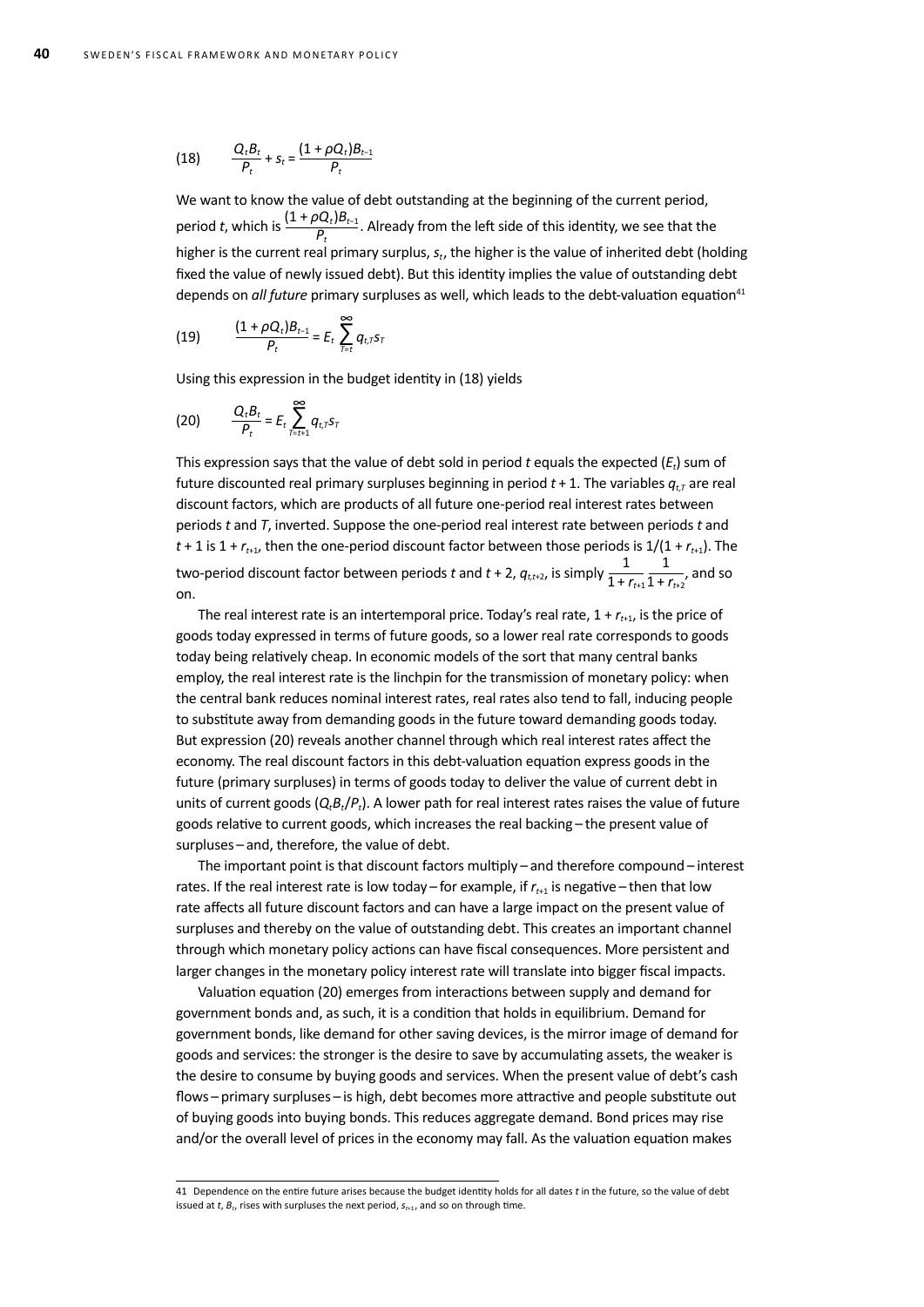clear, the present value of debt's cash flows can rise because people expect higher primary surpluses – through higher taxes or lower expenditures – or because people expect higher discount factors (that is, lower real interest rates).

When bond supply is inelastic, expression (20) delivers the demand for nominal bonds in date *t*, which may be written as

(21) 
$$
B_t^d = \frac{1}{Q_t} P_t E_t PV (S_{t+1})
$$

This demand is readily understood. Demand declines with the price,  $Q_t$ , of bonds, so in a graph with the price of bonds on the vertical axis, the demand for bonds is downward sloping, like most demand curves. Because bondholders care about the *real* value of the bonds they hold,  $B_t^d/P_t$ , demand for *nominal* bonds is homogeneous of degree one in the price level, just as it is for any nominal asset, such as money. Bond demand also rises with the real backing for government debt, the expected present value of primary surpluses, denoted by  $E_t$ *PV*  $(S_{t+1})$ , because higher real backing raises the expected stream of payouts to bond holders.

Figure 12 plots supply and demand for government bonds when the aggregate price level is on the vertical axis. Vertical supply means bonds are supplied perfectly inelastically. The initial equilibrium price level is  $P_1$  when the demand schedule is  $B_1^d$ . A lower bond price, lower expected path of real interest rates (or higher expected path of discount factors), or a higher expected path of primary surpluses pivots demand to the dashed schedule B<sup>d</sup>. At this new demand curve, bondholders wish to hold more bonds at any given aggregate price level, so at price level  $P_1$  there is an excess demand for bonds. With an inelastic supply of bonds, the price level must fall to eliminate the excess demand for nominal bonds. A lower price level increases the real market value of debt.



This reasoning can be understood in terms of the impacts on aggregate demand. An increase in demand for bonds is the mirror image of a decrease in demand for goods and services. When government bonds become more desirable, people reduce their purchases of goods and services in order to increase their bond holdings. That decrease in goods demand is a decline in aggregate demand, which drives down the price level, as Figure 12 depicts.

#### 7.2 Applying this reasoning to Sweden

How is any of this relevant for Sweden? Section 4 reviewed that Swedish government bond yields have now been negative for more than two years. At times, those negative yields have applied to bonds that do not come due for five years. Table 7 reports a variety of measures of short-term real interest rates in Sweden over three recent periods. Since January 2008, nearly all measures have been negative on average. But over the past two and a half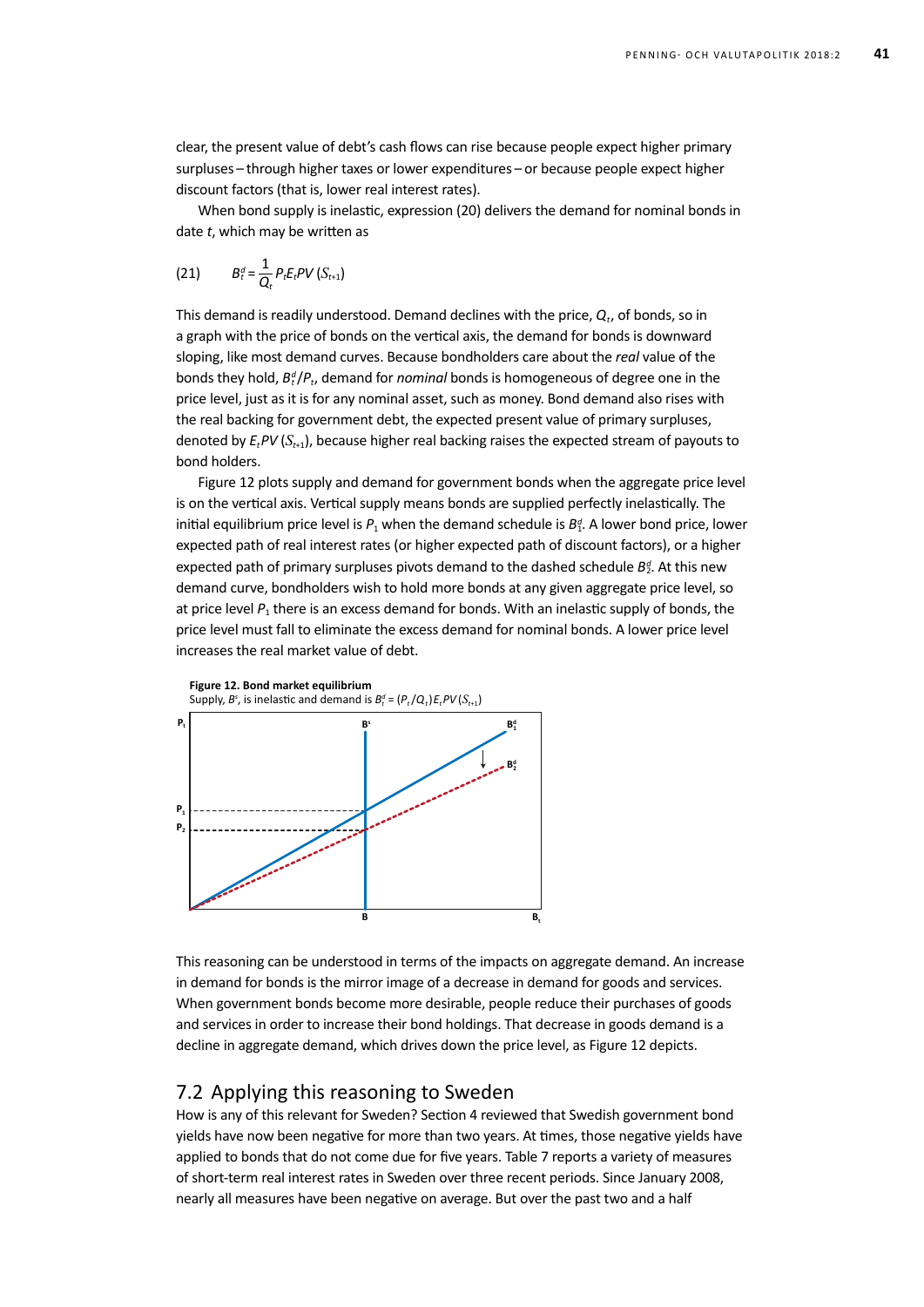years, the measures have been strongly negative, well over −1.50 percent in some cases. In contrast, over the seven years before the financial crisis, real interest rates were around *positive* 1.50 percent. Evidently, Sweden is entrenched in a low-interest rate environment.

Low interest rates have been a worldwide phenomenon in recent years. But one clear reason that Swedish real rates have turned sharply negative is the Riksbank's policy stance, a stance that includes negative policy interest rates. Because negative real interest rates imply real discount factors greater than 1, negative rates have important fiscal consequences. Those consequences can be understood through the lens of the debt valuation equation in (20) and the supply-demand graph in Figure 12.

#### **Table 7. Average real interest rates**

Real interest rates are computed as the nominal interest rate in the current month minus the actual inflation rate in the future

| Average real interest rates |         |                  |  |  |  |  |
|-----------------------------|---------|------------------|--|--|--|--|
|                             | Repo    | 3-month treasury |  |  |  |  |
| Jan 2001-Dec 2007           |         |                  |  |  |  |  |
| CPI                         | 1.41    | 1.46             |  |  |  |  |
| CPI-F                       | 1.22    | 1.29             |  |  |  |  |
| Core CPI                    | 1.56    | 1.63             |  |  |  |  |
| Jan 2001-Aug 2017           |         |                  |  |  |  |  |
| CPI                         | 0.55    | 0.75             |  |  |  |  |
| CPI-F                       | 0.23    | 0.44             |  |  |  |  |
| Core CPI                    | 0.40    | 0.60             |  |  |  |  |
| Jan 2008-Aug 2017           |         |                  |  |  |  |  |
| CPI                         | $-0.08$ | 0.23             |  |  |  |  |
| CPI-F                       | $-0.48$ | $-0.19$          |  |  |  |  |
| Core CPI                    | $-0.45$ | $-0.16$          |  |  |  |  |
| Jan 2015-Aug 2017           |         |                  |  |  |  |  |
| CPI                         | $-1.26$ | $-0.94$          |  |  |  |  |
| CPI-F                       | $-1.79$ | $-1.48$          |  |  |  |  |
| Core CPI                    | $-1.85$ | $-1.54$          |  |  |  |  |

Note. For the repo rate, future inflation is next month's rate. For the 3-month treasury rate, future inflation is the average of the next three months. Real rates computed using the 3-month Treasury end in June 2017. The 3-month rate is estimated by the Riksbank using zero-coupon bond yields and a term structure model. Sources: Sveriges Riksbank, Swedish National Statistical Office, and author's calculations

Monetary policy actions are closely linked to bond prices: as interest rates decline, bond prices and the nominal value of outstanding debt rise. Figure 13 plots the 'price' of government bonds (left axis) against the repo rate (right axis). The 'price' of bonds is calculated as the ratio of the market value of government bonds to the par value and is a measure of the  $Q_t$  variable that appears in the equations.<sup>42</sup> There is a clear negative relationship between bond prices and the Riksbank's policy interest rate, just as theory would predict. Focusing on the last few years, bond prices rose sharply as the repo rate headed toward negative territory. Since the repo rate turned negative, bond prices have remained elevated.

42 This is an approximation to the krona price of the government's outstanding bond portfolio.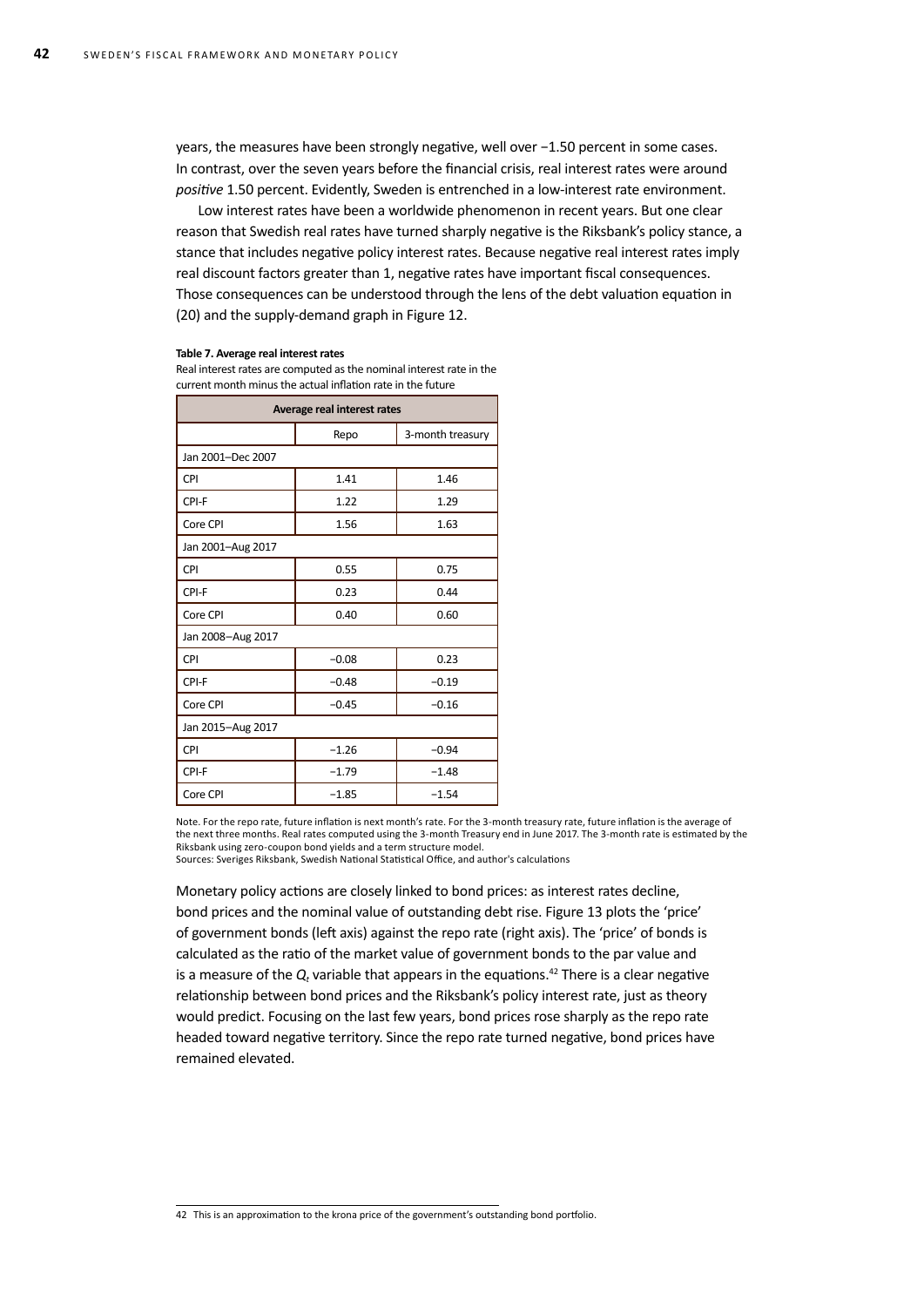

Negative real interest rates, as in Table 7, beget high real discount rates. Holding the expected path of primary surpluses fixed, higher discount rates raise the current value of those surpluses to shift out the demand for government bonds, as Figure 12 depicts. As people substitute out of buying goods and services and into buying bonds, the aggregate price level declines, either now or in the future.

Through the debt-valuation relation alone, lower real interest rates exert some direct deflationary pressures on the economy. Deflationary pressures work *against* the Riksbank's aim to use negative policy interest rates to raise inflation. To support the Riksbank's actions, fiscal policy can eliminate these deflationary pressures by making government bonds less desirable. Bonds lose their appeal when their real backing – future primary surpluses - declines. In terms of Figure 12, a lower path for surpluses would offset the effects of lower real interest rates to pivot the  $B_2^d$  demand schedule left toward its initial position,  $B_1^d$ .

Swedish fiscal policy during the negative policy interest rate period has not aimed to offset the impacts of low interest rates on the desirability of government debt. Instead, net lending as a percentage of GDP has moved from −1.6 percent in 2014 to 1.2 percent over 2016 and the first two quarters of 2017. To the extent that this shift in net lending raises the path of surpluses that people expect, this fiscal policy makes government debt still more attractive, amplifying the deflationary pressures and reducing the Riksbank's effectiveness to raise inflation.

Recently in Sweden, both monetary and fiscal policy have increased the desirability and value of government bonds. Policies have shifted the demand curve down, as in Figure 12, to create deflationary pressures through the bond market. This may help to explain Sweden's chronically low inflation rates and why it has been so difficult for the Riksbank to return inflation to its two percent target.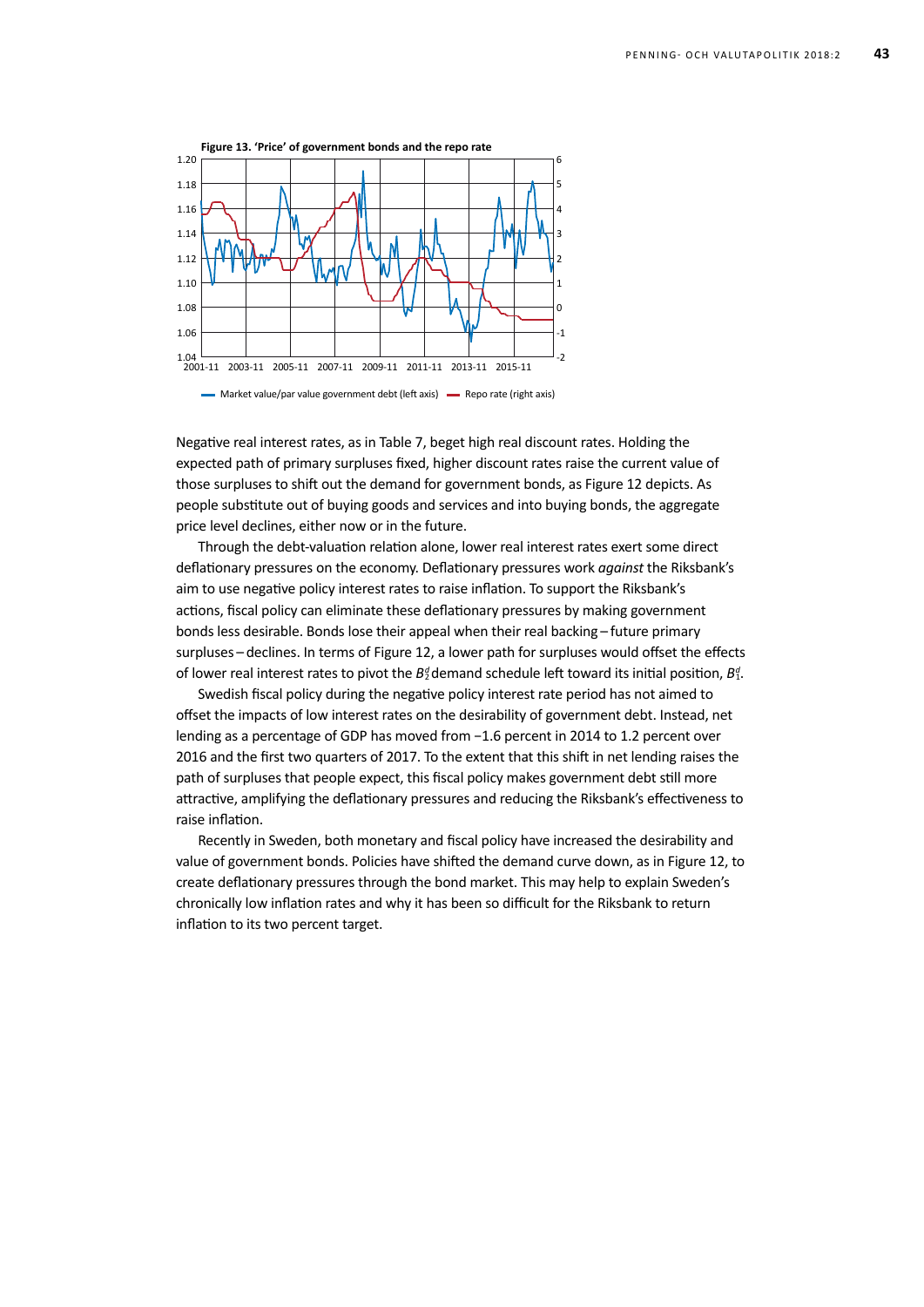### 8 Concluding remarks

The article has pointed to types of analysis that are not commonly undertaken by either monetary or fiscal authorities, but may shed light on how those policies are affecting the economy. For example, many central banks estimate or calibrate interest-rate rules, which are used in policy analyses to provide information on how actual policy choices compare to some useful benchmarks. To my knowledge, such exercises are not typically conducted as an input to fiscal decisions. As I argued elsewhere, there is much that can be done to improve the quality of fiscal analysis in ministries of finances.<sup>43</sup>

This article does *not* deny the value of explicit targets for monetary and fiscal authorities to achieve. It also does *not* deny the potential value of monetary and fiscal rules. The article's thesis is that these targets and rules should not be designed in isolation. If monetary and fiscal actions are not mutually consistent in ways that this paper has explained, it may be impossible for the central bank and the government to achieve their objectives.

The article's examination of Swedish macroeconomic policies raises some concerns about whether fiscal policy is compatible with monetary policy's pursuit of an inflation target. I am concerned that in recent years the desire to hit a one percent net-lending target conflicts with the Riksbank's efforts to hit its two percent inflation target. Because these two targets and any operational rules for achieving the targets have been chosen independently of each other, the potential for conflict is real.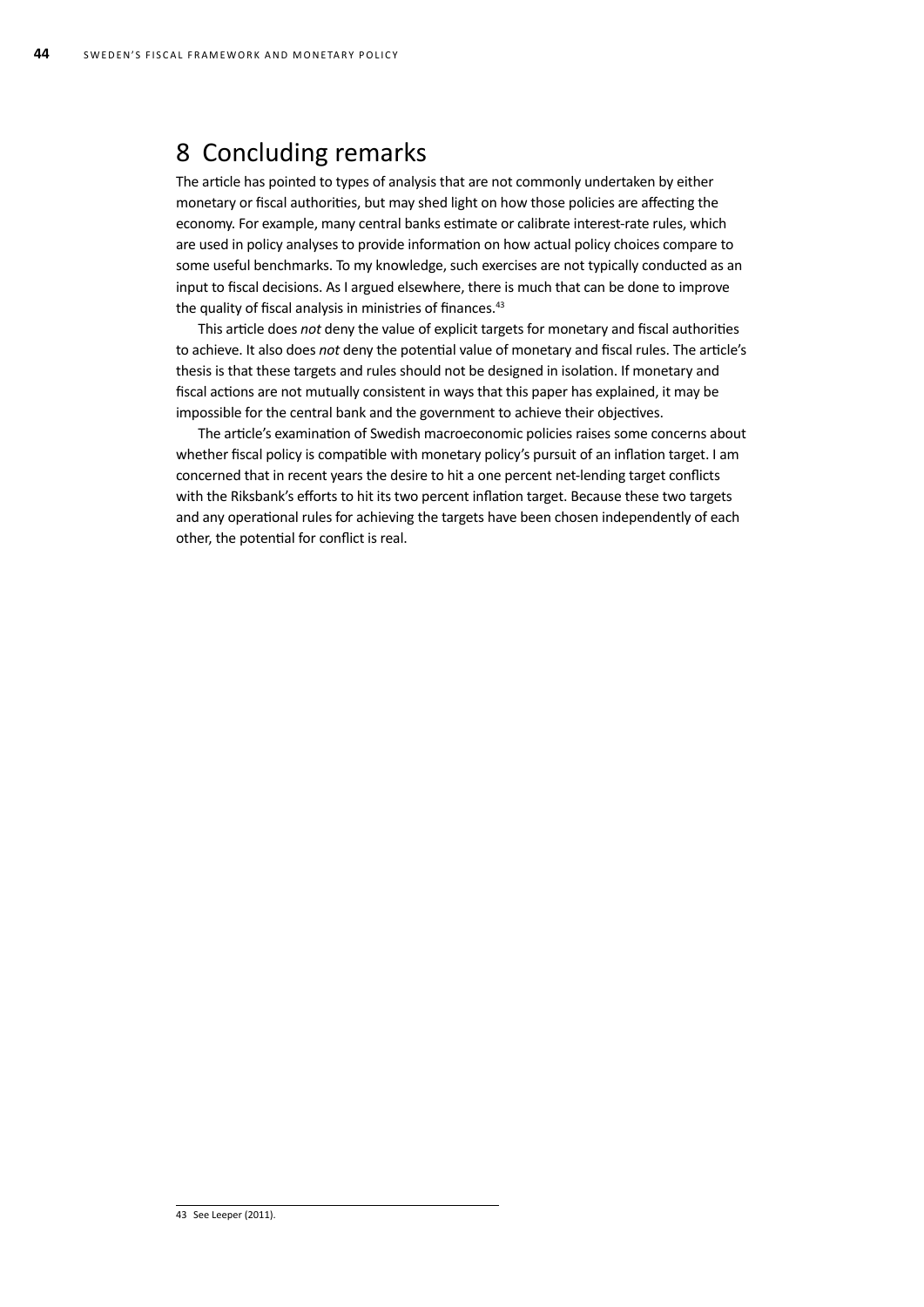# References

Bai, Y. and E. M. Leeper (2017), 'Fiscal Stabilization vs. Passivity', *Economics Letters*, Vol. 154, pp. 105–108.

Balke, N. and R. J. Gordon (1986), 'Appendix B: Historical Data', in The American Business Cycle: Continuity and Change, ed. by R. J. Gordon, Chicago: University of Chicago Press, pp. 781–850.

Benhabib, J., S. Schmitt-Grohé, and M. Uribe (2002), 'Avoiding Liquidity Traps', *Journal of Political Economy*, Vol. 110, pp. 535–563.

Bhattarai, S., J. W. Lee, and W. Y. Park (2016), 'Policy Regimes, Policy Shifts, and U.S. Business Cycles', *Review of Economics and Statistics*, Vol. 98, pp. 968–983.

Bianchi, F. and C. Ilut (2017), 'Monetary/Fiscal PolicyMix and Agents' Beliefs', *Review of Economic Dynamics*, Vol. 26, pp. 113–139.

Bodmer, F. (2006), 'The Swiss Debt Brake: How it Works and What Can Go Wrong', *Schweizerische Zeitschrift für Volkswirtschaft und Statistik*, Vol. 142, pp. 307–330.

Caballero, R. J., E. Farhi, and P.-O. Gourinchas (2017), 'The Safe Assets Shortage Conundrum', *Journal of Economic Perspectives*, Vol. 31, pp. 29–46.

Clarida, R., J. Galí, and M. Gertler (2000), 'Monetary Policy Rules and Macroeconomic Stability: Evidence and Some Theory', *Quarterly Journal of Economics*, Vol. 115, pp. 147–180.

Cochrane, J. H. (1999), 'A Frictionless View of U.S. Inflation', in NBER Macroeconomics Annual 1998, ed. by B. S. Bernanke and J. J. Rotemberg, Cambridge, MA: MIT Press, Vol. 13, pp. 323–384.

Cochrane, J. H. (2011), 'Determinacy and Identification with Taylor Rules', *Journal of Political Economy*, Vol. 119, pp. 565–615.

Danninger, S. (2002), 'A New Rule: "The Swiss Debt Brake"', IMF Working Paper WP/02/18, January.

Davig, T. and E. M. Leeper (2006), 'Fluctuating Macro Policies and the Fiscal Theory', in NBER Macroeconomics Annual 2006, ed. by D. Acemoglu, K. Rogoff, and M.Woodford, Cambridge: MIT Press, Vol. 21, pp. 247–298.

Davig, T. and E. M. Leeper (2011), 'Monetary-Fiscal Policy Interactions and Fiscal Stimulus', *European Economic Review*, Vol. 55, pp. 211–227.

Erceg, C. J. and J. Lindé (2014), 'Is There a Fiscal Free Lunch in a Liquidity Trap?' *Journal of the European Economic Association*, Vol. 12, pp. 73–107.

Friedman, M. and A. J. Schwartz (1963), *A Monetary History of the United States*, *1867-1960*, Princeton, NJ: Princeton University Press.

Hall, G. J. and T. J. Sargent (2015), 'A History of U.S. Debt Limits', Manuscript, New York University, December 8.

International Monetary Fund (2016), 'Japan Staff Report for the 2016 Article IV Consultation', July 13.

Jacobson, M. M., E. M. Leeper, and B. Preston (2017), 'Recovery of 1933', Manuscript, Indiana University, February.

Jalil, A. J. and G. Rua (2017), 'Inflation Expectations in the U.S. in Fall 1933', in *Research in Economic History*, ed. by S. Wolcott and C. Hanes, Emerald Group Publishing Limited, Vol. 33, pp. 139–169.

Johnson, Jr., G. G. (1939), *The Treasury and Monetary Policy, 1933–1938*, New York: Russell & Russell.

Leeper, E. M. (1991), 'Equilibria under "Active" and "Passive" Monetary and Fiscal Policies', *Journal of Monetary Economics*, Vol. 27, pp. 129–147.

Leeper, E. M. (2011), 'Monetary Science, Fiscal Alchemy', in Macroeconomic Challenges: The Decade Ahead, 2010 Jackson Hole Symposium: Federal Reserve Bank of Kansas City Economic Conference Proceedings, pp. 361–434.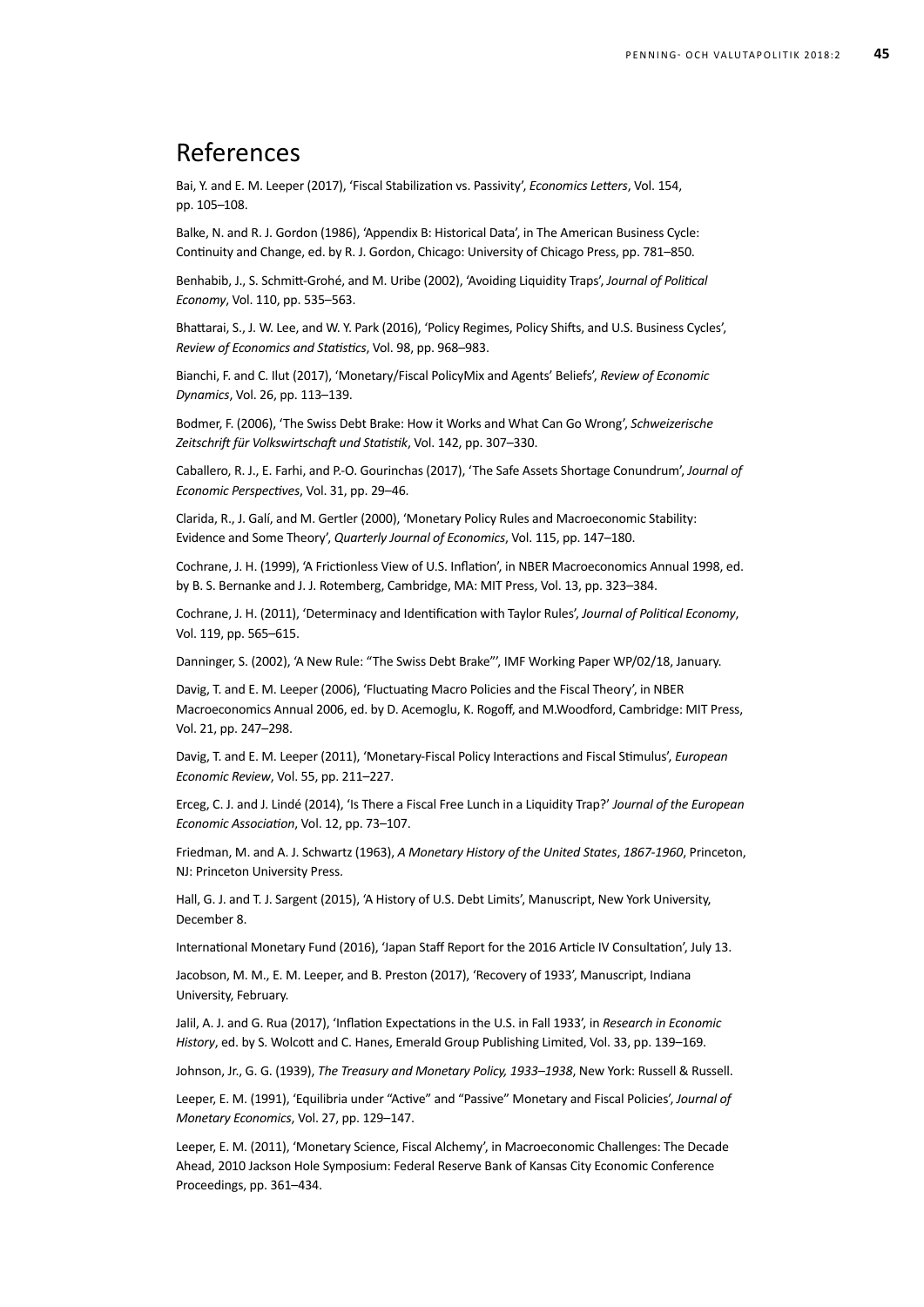Leeper, E. M. (2016), 'Why Central Banks Should Care About Fiscal Rules', *Sveriges Riksbank Economic Review*, Vol. 3, pp. 109–125.

Leeper, E. M. (2017), 'Fiscal Analysis is Darned Hard', in Rethinking Fiscal Policy After the Crisis, ed. by Ludovít Ódor, Cambridge, U.K.: Cambridge University Press, pp. 23–70.

Leeper, E. M. and C. Leith (2017), 'Understanding Inflation as a Joint Monetary-Fiscal Phenomenon', in Handbook of Macroeconomics, ed. by J. B. Taylor and H. Uhlig, Amsterdam: Elsevier Press, Vol. 2B, pp. 2305–2416.

Leeper, E. M. and B. Li (2016), 'On the Bias in Estimates of Fiscal Policy Behavior', Manuscript, Indiana University, October.

Leeper, E. M., N. Traum, and T. B. Walker (2017), 'Clearing Up the Fiscal Multiplier Morass', *American Economic Review*, Vol. 107, pp. 2409–2454.

Leeper, E. M. and T. B. Walker (2013), 'Perceptions and Misperceptions of Fiscal Inflation', in Fiscal Policy after the Financial Crisis, ed. by A. Alesina and F. Giavazzi, Chicago: University of Chicago Press, pp. 255–299.

Leeper, E. M. and X. Zhou (2013), 'Inflation's Role in Optimal Monetary-Fiscal Policy', NBER Working Paper No. 19686, November.

Lubik, T. A. and F. Schorfheide (2004), 'Testing for Indeterminacy: An Application to U.S. Monetary Policy', *American Economic Review*, Vol. 94, pp. 190–217.

Obstfeld, M. and K. Rogoff (1983), 'Speculative Hyperinflations in Maximizing Models: Can We Rule Them Out?' *Journal of Political Economy*, Vol. 91, pp. 675–687.

Phillips, A. W. (1954), 'Stabilisation Policy in a Closed Economy', *The Economic Journal*, Vol. 64, pp. 290–323.

Riksgälden [Swedish National Debt Office] (2017), 'Central Government Debt Management: Proposed Guidelines 2018–2021', Reg. no 2017/781, 29 September.

Romer, C. D. (1992), 'What Ended the Great Depression?' *Journal of Economic History*, Vol. 52, pp. 757–784.

Roosevelt, F. D. (1933a), 'Fireside Chat', October 22, 1933. Online by Gerhard Peters and John T. Woolley, The American Presidency Project. http://www.presidency.ucsb.edu/ws/?pid=14537.

Roosevelt, F. D. (1933b), 'Wireless to the London Conference', July 3, 1933. Online by Gerhard Peters and John T. Woolley, The American Presidency Project. http://www.presidency.ucsb.edu/ ws/?pid=14679.

Roosevelt, F. D. (1936), 'Acceptance Speech for the Renomination for the Presidency', Philadelphia, PA, June 27. Online by Gerhard Peters and John T. Woolley, The American Presidency Project. http://www. presidency.ucsb.edu/ws/?pid=15314.

Schaechter, A., T. Kinda, N. Bundina, and A. Weber (2012), 'Fiscal Rules in Response to the Crisis – Toward the 'Next-Generation' Rules. A New Dataset', IMF Working Paper No. WP/12/187, July.

Sims, C. A. (1994), 'A Simple Model for Study of the Determination of the Price Level and the Interaction of Monetary and Fiscal Policy', *Economic Theory*, Vol. 4, pp. 381–399.

Sims, C. A. (2013), 'Paper Money', *American Economic Review*, Vol. 103, pp. 563–584.

Sims, C. A. (2014), 'Inflation, Inflation Fears, and Public Debt', Lindau Nobel Laureate Meetings, August 19.

Sims, C. A. (2016), 'Luncheon Address: Fiscal Policy, Monetary Policy and Central Bank Independence', in Designing Resilient Monetary Policy Frameworks for the Future, 2016 Jackson Hole Symposium: Federal Reserve Bank of Kansas City Economic Conference Proceedings, pp. 313–325.

Sims, C. A. and T. Zha (1998), 'Bayesian Methods for Dynamic Multivariate Models', *International Economic Review*, Vol. 39, pp. 949–968.